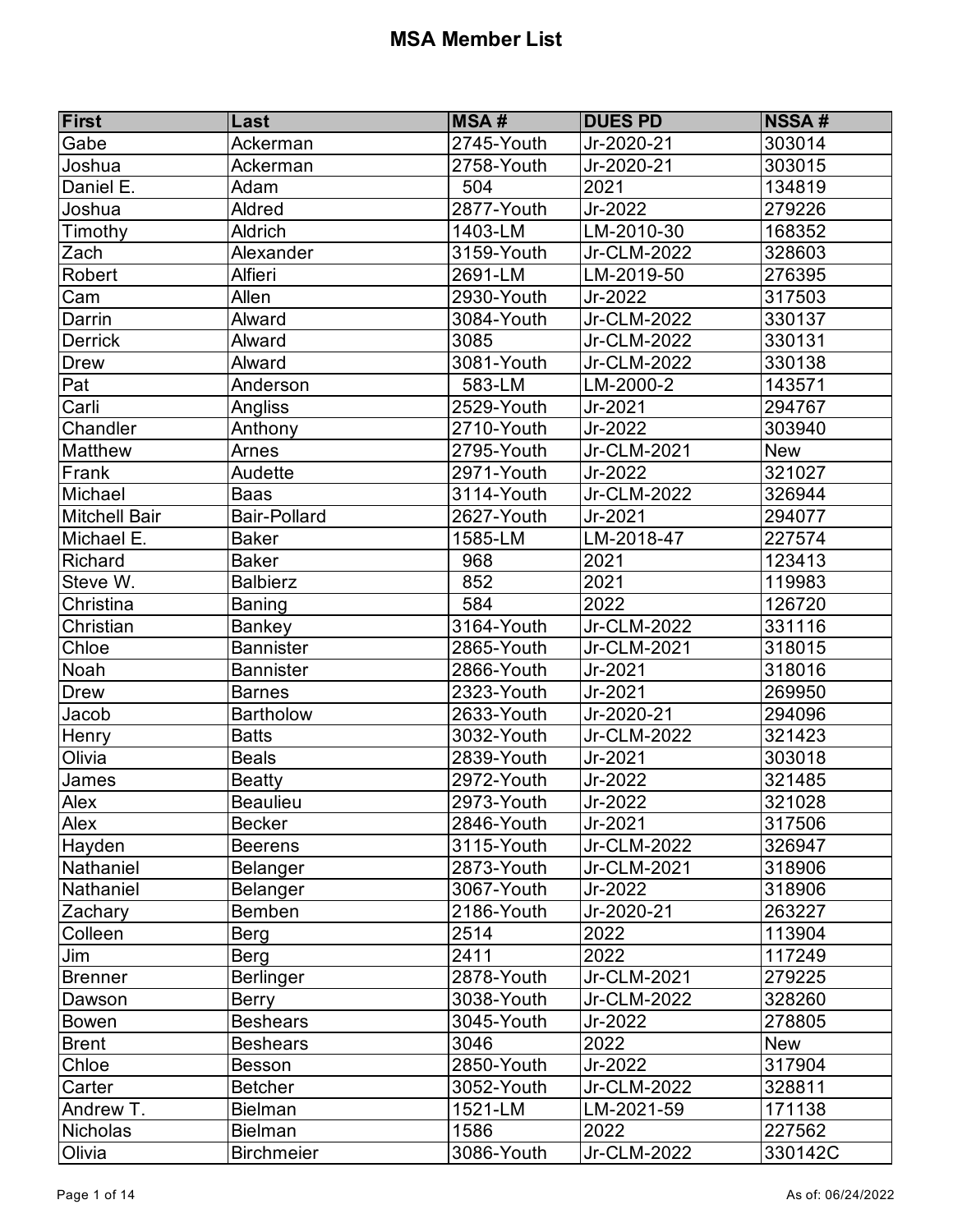| <b>First</b>    | Last              | <b>MSA#</b>              | <b>DUES PD</b> | <b>NSSA#</b> |
|-----------------|-------------------|--------------------------|----------------|--------------|
| Robert          | <b>Blake</b>      | 2858-CLM                 | 2022           | 318154       |
| Jake            | <b>Blatchford</b> | 2672-Youth               | Jr-2021        | 294106       |
| Wyatt           | <b>Blatchford</b> | 2721-Youth               | Jr-2020-21     | 301371       |
| Thomas          | <b>Bliss</b>      | 894                      | 2021           | 149453       |
| Max             | <b>Blodgett</b>   | 2802-Youth               | Jr-2022        | 303022       |
| <b>Brandon</b>  | <b>Blumenauer</b> | 3006-Youth               | Jr-2021        | 308336       |
| <b>Bryce</b>    | <b>Bolman</b>     | 2835-Youth               | Jr-2022        | 314913       |
| Martin          | <b>Boltres</b>    | 3020                     | 2022           | 230518       |
| Folke A.        | <b>Boman</b>      | 1587-LM                  | LM-2022-64     | 183859       |
| <b>Bill</b>     | <b>Bonnell</b>    | 3054                     | 2022-CLM       | 326854       |
| Hunter          | <b>Bonter</b>     | 2849-Youth               | Jr-CLM-2021    | 299739       |
| David           | Boomstra          | 2620-LM                  | LM-2020-54     | 276091       |
| <b>Derrick</b>  | <b>Boots</b>      | $\overline{2777}$ -Youth | Jr-2020-21     | 304524       |
| Ed              | <b>Bowker</b>     | 1444                     | 2022           | 137121       |
| Edward          | <b>Bowker</b>     | 1445                     | 2022           | 172221       |
| Jerry           | <b>Brandon</b>    | 677                      | 2021           | 052649       |
| Bill            | <b>Brengle</b>    | 832-LM                   | LM-2000-9      | 133821       |
| Trent           | <b>Brewer</b>     | 3031-Youth               | Jr-2022        | 326272       |
| <b>Matthew</b>  | <b>Brown</b>      | 3130-Youth               | Jr-CLM-2022    | 331017       |
| Ryan            | <b>Brown</b>      | 3057-Youth               | Jr-CLM-2022    | 326274       |
| Zachary         | <b>Brown</b>      | 2990-Youth               | Jr-CLM-2021    | 285308       |
| William A.      | Brown Jr          | 654                      | 2022           | 009800       |
| <b>Nicholas</b> | <b>Bruursema</b>  | 3019-Youth               | Jr-2022        | 303813       |
| <b>Brandon</b>  | <b>Burks</b>      | 2961-Youth               | $Jr-2021$      | 306231       |
| Jadon           | <b>Butler</b>     | 2111-Youth               | Jr-2020-21     | 250079       |
| Jonathon        | Cain              | 3160-Youth               | Jr-CLM-2022    | 328611       |
| Zachary         | Callihan          | 2921-Youth               | Jr-2021        | 283196       |
| Tom             | Campbell          | 2876                     | 2021           | 319046       |
| <b>Blake</b>    | Carlson           | 2833-Youth               | Jr-2022        | 300946       |
| Delanie         | Carpenter         | 2658-Youth               | $Jr-2021$      | 296738       |
| Jane            | Carpenter         | 507-LM                   | LM-2000-8      | 148476       |
| Seth            | Carper            | 2851-Youth               | Jr-2022        | 317905       |
| Judd            | Carroll           | 3023                     | 2021           | 312264       |
| Kalum           | Carroll           | 2931-Youth               | Jr-CLM-2021    | 312262       |
| Ryley           | Carroll           | 2932-Youth               | Jr-2022        | 301436       |
| Ethan           | Case              | 2653-Youth               | Jr-2021        | 294082       |
| <b>Matthew</b>  | Celini            | 3094-Youth               | Jr-CLM-2022    | 323575       |
| <b>Blake</b>    | Cell              | 2801-Youth               | Jr-CLM-2021    | 308651       |
| Colton          | Chaney            | 3090-Youth               | Jr-CLM-2022    | 331931       |
| Leah            | Chatell           | 3007-Youth               | Jr-2021        | 301373       |
| Tyler           | Chatell           | 2673-Youth               | Jr-2022        | 294116       |
| Lee J           | Christensen       | 2532-LM                  | LM-2021-58     | 291580       |
| <b>Ross</b>     | Clare             | 2804-Youth               | Jr-CLM-2021    | 309467       |
| <b>Braden</b>   | Clark             | 3051-Youth               | Jr-CLM-2022    | 328815       |
| John            | Clipfell          | 498                      | 2021           | 159378       |
| Ken             | Cochran           | 739                      | 2022           | 136840       |
| Connor          | Collver           | 2879-Youth               | Jr-2022        | 293699       |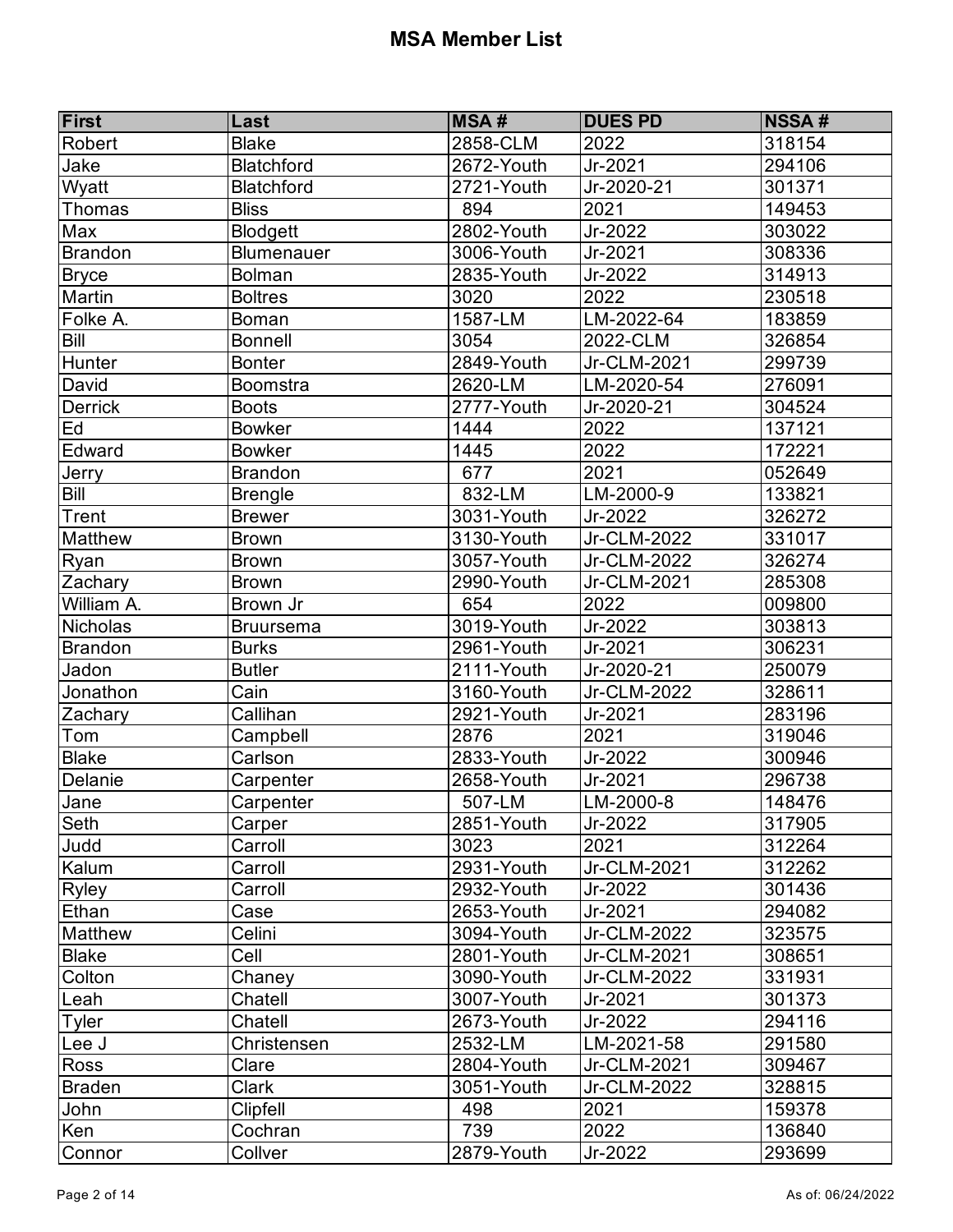| Considine<br>1228-LM<br>LM-2011-32<br>158435<br>Tom<br>Ryan<br>2685<br>2021<br>296030<br>Cordes<br>3143-Youth<br>Jr-CLM-2022<br>328618<br>Corkins<br><b>Drew</b><br>2573-Youth<br>Cornell<br>Jr-2020-21<br>285105<br>Adam<br>2760-Youth<br>Jr-2021<br>303029<br>Jakob<br>Corrin<br>Carra<br>2830-Youth<br>Jr-2022<br>301374<br>Courturier<br>Tim<br>2831<br>2021<br>302728<br>Courturier<br>3058-Youth<br>Jr-CLM-2022<br>326774<br>Wyatt<br>Cox<br>Craft<br>3037-Youth<br>Jr-2022<br>302279<br>Deculan<br>Larry<br>1339<br>2022<br>39280<br>Crites<br>2755<br>2022<br>301768<br><b>Scott</b><br>Crosby<br>2860-Youth<br>Jr-2022<br>317499<br>Jacquilyn<br>Crowder<br>2966-Youth<br>308338<br>John<br>Culp<br>Jr-2022<br>Garrett<br>Curlett<br>1734<br>2022<br>237491<br>Richard W.<br>1246<br>2022<br>162997<br>Curlett, Jr.<br>Cole<br>2880-Youth<br>Jr-2022<br>317374<br>Curtis<br>Ellie<br>Curtis<br>2881-Youth<br>Jr-2022<br>317375<br>Caden<br>Dahlquist<br>2933-Youth<br>Jr-2022<br>308486<br>2882-Youth<br>Ava<br>Jr-CLM-2021<br>293701<br>Dalton<br>Clayton<br>2883-Youth<br>Jr-CLM-2021<br>294799<br>Dalton<br>Jeff<br>2504<br>259786<br>2021<br>Dalton<br>Mackenzie<br>2934-Youth<br>Jr-CLM-2021<br>300947<br>Davidson<br>2412<br>2022<br>276393<br>Jerry<br>Davis<br>721<br>Kevin<br>2021<br>146000<br>Dawley<br>Tom<br>699<br>2022<br>069091<br>Deasy<br>2935-Youth<br>Jr-2022<br>317515<br>Degeest<br><b>Isaac</b> |
|---------------------------------------------------------------------------------------------------------------------------------------------------------------------------------------------------------------------------------------------------------------------------------------------------------------------------------------------------------------------------------------------------------------------------------------------------------------------------------------------------------------------------------------------------------------------------------------------------------------------------------------------------------------------------------------------------------------------------------------------------------------------------------------------------------------------------------------------------------------------------------------------------------------------------------------------------------------------------------------------------------------------------------------------------------------------------------------------------------------------------------------------------------------------------------------------------------------------------------------------------------------------------------------------------------------------------------------------------------------------------------------------------------------------------------|
|                                                                                                                                                                                                                                                                                                                                                                                                                                                                                                                                                                                                                                                                                                                                                                                                                                                                                                                                                                                                                                                                                                                                                                                                                                                                                                                                                                                                                                 |
|                                                                                                                                                                                                                                                                                                                                                                                                                                                                                                                                                                                                                                                                                                                                                                                                                                                                                                                                                                                                                                                                                                                                                                                                                                                                                                                                                                                                                                 |
|                                                                                                                                                                                                                                                                                                                                                                                                                                                                                                                                                                                                                                                                                                                                                                                                                                                                                                                                                                                                                                                                                                                                                                                                                                                                                                                                                                                                                                 |
|                                                                                                                                                                                                                                                                                                                                                                                                                                                                                                                                                                                                                                                                                                                                                                                                                                                                                                                                                                                                                                                                                                                                                                                                                                                                                                                                                                                                                                 |
|                                                                                                                                                                                                                                                                                                                                                                                                                                                                                                                                                                                                                                                                                                                                                                                                                                                                                                                                                                                                                                                                                                                                                                                                                                                                                                                                                                                                                                 |
|                                                                                                                                                                                                                                                                                                                                                                                                                                                                                                                                                                                                                                                                                                                                                                                                                                                                                                                                                                                                                                                                                                                                                                                                                                                                                                                                                                                                                                 |
|                                                                                                                                                                                                                                                                                                                                                                                                                                                                                                                                                                                                                                                                                                                                                                                                                                                                                                                                                                                                                                                                                                                                                                                                                                                                                                                                                                                                                                 |
|                                                                                                                                                                                                                                                                                                                                                                                                                                                                                                                                                                                                                                                                                                                                                                                                                                                                                                                                                                                                                                                                                                                                                                                                                                                                                                                                                                                                                                 |
|                                                                                                                                                                                                                                                                                                                                                                                                                                                                                                                                                                                                                                                                                                                                                                                                                                                                                                                                                                                                                                                                                                                                                                                                                                                                                                                                                                                                                                 |
|                                                                                                                                                                                                                                                                                                                                                                                                                                                                                                                                                                                                                                                                                                                                                                                                                                                                                                                                                                                                                                                                                                                                                                                                                                                                                                                                                                                                                                 |
|                                                                                                                                                                                                                                                                                                                                                                                                                                                                                                                                                                                                                                                                                                                                                                                                                                                                                                                                                                                                                                                                                                                                                                                                                                                                                                                                                                                                                                 |
|                                                                                                                                                                                                                                                                                                                                                                                                                                                                                                                                                                                                                                                                                                                                                                                                                                                                                                                                                                                                                                                                                                                                                                                                                                                                                                                                                                                                                                 |
|                                                                                                                                                                                                                                                                                                                                                                                                                                                                                                                                                                                                                                                                                                                                                                                                                                                                                                                                                                                                                                                                                                                                                                                                                                                                                                                                                                                                                                 |
|                                                                                                                                                                                                                                                                                                                                                                                                                                                                                                                                                                                                                                                                                                                                                                                                                                                                                                                                                                                                                                                                                                                                                                                                                                                                                                                                                                                                                                 |
|                                                                                                                                                                                                                                                                                                                                                                                                                                                                                                                                                                                                                                                                                                                                                                                                                                                                                                                                                                                                                                                                                                                                                                                                                                                                                                                                                                                                                                 |
|                                                                                                                                                                                                                                                                                                                                                                                                                                                                                                                                                                                                                                                                                                                                                                                                                                                                                                                                                                                                                                                                                                                                                                                                                                                                                                                                                                                                                                 |
|                                                                                                                                                                                                                                                                                                                                                                                                                                                                                                                                                                                                                                                                                                                                                                                                                                                                                                                                                                                                                                                                                                                                                                                                                                                                                                                                                                                                                                 |
|                                                                                                                                                                                                                                                                                                                                                                                                                                                                                                                                                                                                                                                                                                                                                                                                                                                                                                                                                                                                                                                                                                                                                                                                                                                                                                                                                                                                                                 |
|                                                                                                                                                                                                                                                                                                                                                                                                                                                                                                                                                                                                                                                                                                                                                                                                                                                                                                                                                                                                                                                                                                                                                                                                                                                                                                                                                                                                                                 |
|                                                                                                                                                                                                                                                                                                                                                                                                                                                                                                                                                                                                                                                                                                                                                                                                                                                                                                                                                                                                                                                                                                                                                                                                                                                                                                                                                                                                                                 |
|                                                                                                                                                                                                                                                                                                                                                                                                                                                                                                                                                                                                                                                                                                                                                                                                                                                                                                                                                                                                                                                                                                                                                                                                                                                                                                                                                                                                                                 |
|                                                                                                                                                                                                                                                                                                                                                                                                                                                                                                                                                                                                                                                                                                                                                                                                                                                                                                                                                                                                                                                                                                                                                                                                                                                                                                                                                                                                                                 |
|                                                                                                                                                                                                                                                                                                                                                                                                                                                                                                                                                                                                                                                                                                                                                                                                                                                                                                                                                                                                                                                                                                                                                                                                                                                                                                                                                                                                                                 |
|                                                                                                                                                                                                                                                                                                                                                                                                                                                                                                                                                                                                                                                                                                                                                                                                                                                                                                                                                                                                                                                                                                                                                                                                                                                                                                                                                                                                                                 |
|                                                                                                                                                                                                                                                                                                                                                                                                                                                                                                                                                                                                                                                                                                                                                                                                                                                                                                                                                                                                                                                                                                                                                                                                                                                                                                                                                                                                                                 |
|                                                                                                                                                                                                                                                                                                                                                                                                                                                                                                                                                                                                                                                                                                                                                                                                                                                                                                                                                                                                                                                                                                                                                                                                                                                                                                                                                                                                                                 |
| 227565<br>Michael<br>1593<br>2022<br>Delgado                                                                                                                                                                                                                                                                                                                                                                                                                                                                                                                                                                                                                                                                                                                                                                                                                                                                                                                                                                                                                                                                                                                                                                                                                                                                                                                                                                                    |
| Elias<br>Dempster<br>2753-Youth<br>Jr-2020-21<br>303033                                                                                                                                                                                                                                                                                                                                                                                                                                                                                                                                                                                                                                                                                                                                                                                                                                                                                                                                                                                                                                                                                                                                                                                                                                                                                                                                                                         |
| <b>Jeff</b><br>1796<br>2021<br>189974<br>Desano                                                                                                                                                                                                                                                                                                                                                                                                                                                                                                                                                                                                                                                                                                                                                                                                                                                                                                                                                                                                                                                                                                                                                                                                                                                                                                                                                                                 |
| 3072-Youth<br>Easton<br>Jr-CLM-2022<br>328621<br><b>DeVary</b>                                                                                                                                                                                                                                                                                                                                                                                                                                                                                                                                                                                                                                                                                                                                                                                                                                                                                                                                                                                                                                                                                                                                                                                                                                                                                                                                                                  |
| Sebastian<br>3065-Youth<br>Jr-2022<br>301839<br>Devereaux                                                                                                                                                                                                                                                                                                                                                                                                                                                                                                                                                                                                                                                                                                                                                                                                                                                                                                                                                                                                                                                                                                                                                                                                                                                                                                                                                                       |
| Jim<br>1269-LM<br>LM-2007-27<br>164251<br>Dey                                                                                                                                                                                                                                                                                                                                                                                                                                                                                                                                                                                                                                                                                                                                                                                                                                                                                                                                                                                                                                                                                                                                                                                                                                                                                                                                                                                   |
| <b>Dick</b><br>258127<br>2174-Youth<br><b>Dylan</b><br>Jr-2022                                                                                                                                                                                                                                                                                                                                                                                                                                                                                                                                                                                                                                                                                                                                                                                                                                                                                                                                                                                                                                                                                                                                                                                                                                                                                                                                                                  |
| <b>Dick</b><br>2762-Youth<br>Jr-2022<br>278812<br>Ryan                                                                                                                                                                                                                                                                                                                                                                                                                                                                                                                                                                                                                                                                                                                                                                                                                                                                                                                                                                                                                                                                                                                                                                                                                                                                                                                                                                          |
| 319131<br>2908-Youth<br>Jr-2022<br>Brayden<br>Dolan                                                                                                                                                                                                                                                                                                                                                                                                                                                                                                                                                                                                                                                                                                                                                                                                                                                                                                                                                                                                                                                                                                                                                                                                                                                                                                                                                                             |
| 2962-Youth<br>311997<br>Donald<br>Jr-2021<br>Doyle                                                                                                                                                                                                                                                                                                                                                                                                                                                                                                                                                                                                                                                                                                                                                                                                                                                                                                                                                                                                                                                                                                                                                                                                                                                                                                                                                                              |
| Robert T.<br>826-LM<br>LM-2003-18<br>137309<br>Draper                                                                                                                                                                                                                                                                                                                                                                                                                                                                                                                                                                                                                                                                                                                                                                                                                                                                                                                                                                                                                                                                                                                                                                                                                                                                                                                                                                           |
| 3156-Youth<br>331460<br>Jr-CLM-2022<br>Ignacy<br>Drozd                                                                                                                                                                                                                                                                                                                                                                                                                                                                                                                                                                                                                                                                                                                                                                                                                                                                                                                                                                                                                                                                                                                                                                                                                                                                                                                                                                          |
| Robert W.<br>976-LM<br>LM-2017-38<br>146357<br>Dubridge                                                                                                                                                                                                                                                                                                                                                                                                                                                                                                                                                                                                                                                                                                                                                                                                                                                                                                                                                                                                                                                                                                                                                                                                                                                                                                                                                                         |
| 2687<br>296005<br>2021<br>Joseph<br>Duncan                                                                                                                                                                                                                                                                                                                                                                                                                                                                                                                                                                                                                                                                                                                                                                                                                                                                                                                                                                                                                                                                                                                                                                                                                                                                                                                                                                                      |
| 2936-Youth<br>317518<br>Jr-2022<br>Grace<br>Dyer                                                                                                                                                                                                                                                                                                                                                                                                                                                                                                                                                                                                                                                                                                                                                                                                                                                                                                                                                                                                                                                                                                                                                                                                                                                                                                                                                                                |
| Kaitlin<br>2937-Youth<br>308490<br>Jr-2022<br>Dyer                                                                                                                                                                                                                                                                                                                                                                                                                                                                                                                                                                                                                                                                                                                                                                                                                                                                                                                                                                                                                                                                                                                                                                                                                                                                                                                                                                              |
| 318153<br><b>Terry</b><br>2859<br>2022<br>Dyer                                                                                                                                                                                                                                                                                                                                                                                                                                                                                                                                                                                                                                                                                                                                                                                                                                                                                                                                                                                                                                                                                                                                                                                                                                                                                                                                                                                  |
| 2975-Youth<br>Jr-2022<br>321029<br>Edwards<br>Austin                                                                                                                                                                                                                                                                                                                                                                                                                                                                                                                                                                                                                                                                                                                                                                                                                                                                                                                                                                                                                                                                                                                                                                                                                                                                                                                                                                            |
| <b>Brent</b><br>1295<br>2022<br>146965<br>Edwards                                                                                                                                                                                                                                                                                                                                                                                                                                                                                                                                                                                                                                                                                                                                                                                                                                                                                                                                                                                                                                                                                                                                                                                                                                                                                                                                                                               |
| $2704 - Youth$<br>Arnold<br>Eickelberg<br>Jr-2020-21<br>300048                                                                                                                                                                                                                                                                                                                                                                                                                                                                                                                                                                                                                                                                                                                                                                                                                                                                                                                                                                                                                                                                                                                                                                                                                                                                                                                                                                  |
| <b>Kyle</b><br>2991-Youth<br>321815<br>Jr-2022<br>Elges                                                                                                                                                                                                                                                                                                                                                                                                                                                                                                                                                                                                                                                                                                                                                                                                                                                                                                                                                                                                                                                                                                                                                                                                                                                                                                                                                                         |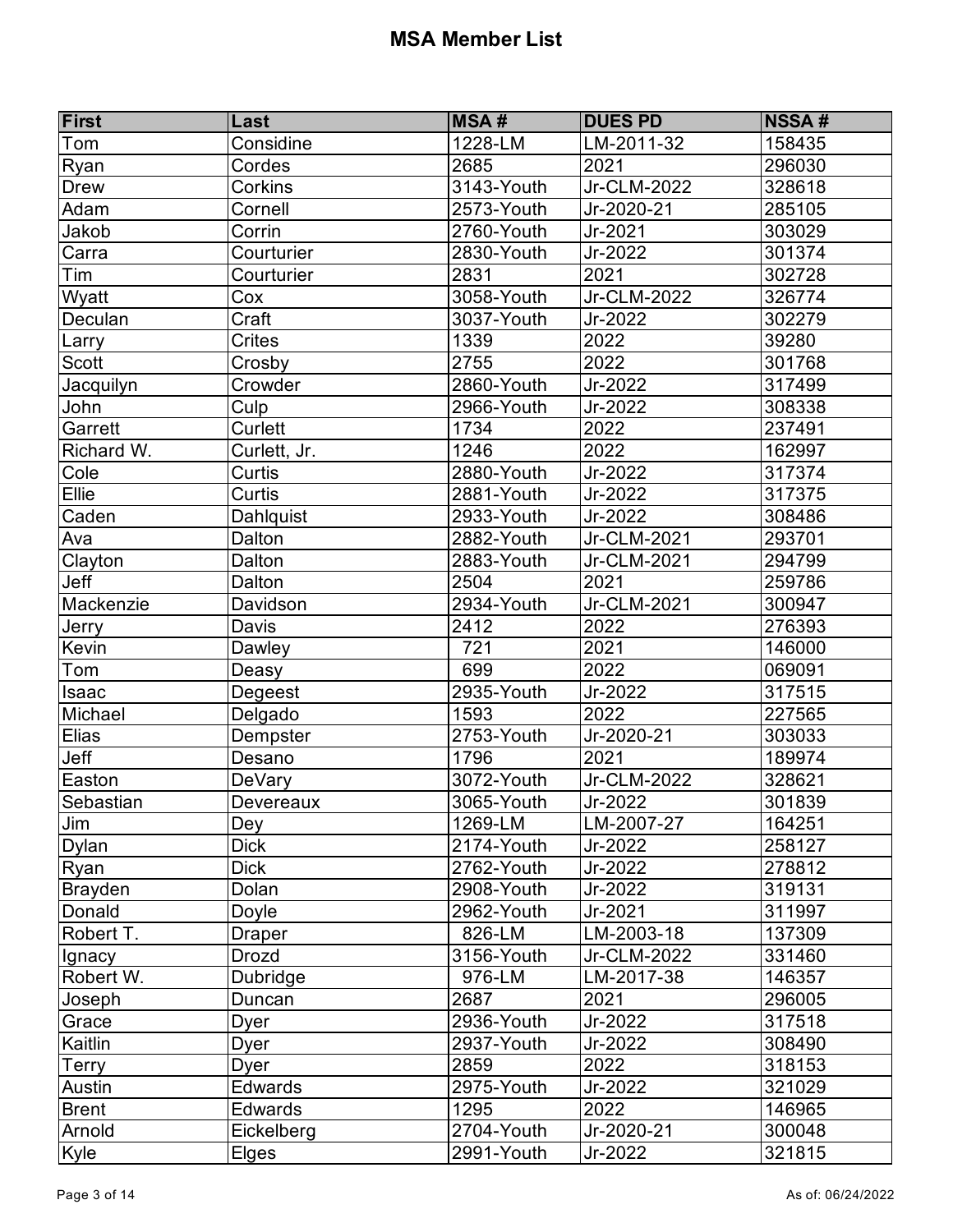| First           | Last           | <b>MSA#</b> | <b>DUES PD</b> | <b>NSSA#</b> |
|-----------------|----------------|-------------|----------------|--------------|
| Colton          | Elyea          | 2938-Youth  | Jr-2022        | 308491       |
| Lucy            | Elyea          | 3116-Youth  | Jr-CLM-2022    | 326963       |
| Wyatt           | Esham          | 2816-Youth  | Jr-CLM-2021    | 309320       |
| Pexton          | Ewalt          | 3066-Youth  | Jr-2022        | 301842       |
| JD              | Fargo          | 2592-Youth  | Jr-2020-21     | 284688       |
| <b>Scotty</b>   | Fargo          | 2593-Youth  | Jr-2020-21     | 284687       |
| Jason           | Farhat         | 2095-LM     | LM-2017-42     | 248743       |
| Trent           | Fatur          | 2976-Youth  | Jr-2022        | 321030       |
| Kenneth         | Fawcett        | 1157        | 2022           | 158831       |
| Nicholas        | Feuerbacher    | 3008-Youth  | Jr-2021        | 308339       |
| Mason           | Fields         | 2542-Youth  | Jr-2021        | 284209       |
| Wyatt           | Fields         | 2543-Youth  | Jr-2021        | 279352       |
| <b>Matthias</b> | Finley         | 2840-Youth  | Jr-2022        | 280324       |
| Patrick         | Fishback       | 3055-Youth  | Jr-2022        | 330433C      |
| Ty              | Fitzgerald     | 3034-Youth  | Jr-CLM-2022    | 330173       |
| John            | Fitzner        | 3059-Youth  | Jr-CLM-2022    | 325924       |
| Michael         | Fitzner        | 3060-Youth  | Jr-CLM-2022    | 325925       |
| Hunter          | Flanigan       | 3117-Youth  | Jr-CLM-2022    | 326965       |
| Kyle            | Fleck          | 2255-Youth  | Jr-2022        | 262858       |
| Levi            | Folkening      | 3097-Youth  | Jr-CLM-2022    | 325926       |
| Noah            | Folkening      | 2782-Youth  | Jr-2020-21     | 308334       |
| Jayden          | Foster-Kimball | 2817-Youth  | $Jr$ -CLM-2021 | <b>New</b>   |
| Logan           | Fouts          | 2788-Youth  | Jr-CLM-2021    | 308916       |
| Patrick         | Fowler         | 2433        | 2022           | 277987       |
| <b>Blake</b>    | Fox            | 3098-Youth  | Jr-CLM-2022    | 325927       |
| David           | Frederick      | 1655        | 2022           | 233739       |
| Chris           | Freeman        | 2641-youth  | Jr-2020-21     | 284210       |
| <b>Matthew</b>  | Freeman        | 2959-CLM    | CLM - 2021     | 284211       |
| John            | Freund         | 2643-Youth  | Jr-2020-21     | 294816       |
| Jett            | Frost          | 3061-Youth  | Jr-CLM-2022    | 326606       |
| Luke            | Frost          | 2884-Youth  | Jr-2022        | 318809       |
| Thomas          | Fudold         | 1183        | 2022           | 158118       |
| Dale            | Furst          | 1819        | 2022           | 241498       |
| Ron             | Galloway       | 2759        | 2022           | 295510       |
| Ben             | Gallup         | 820         | 2021           | 127873       |
| Cecila          | Galsloorthy    | 2939-Youth  | Jr-2022        | 317520       |
| Aaron           | Garcia         | 2963-Youth  | Jr-2021        | 311999       |
| Luke            | Garnett        | 2796-Youth  | Jr-2022        | 321654       |
| Nicolas         | Gates          | 3118-Youth  | Jr-CLM-2022    | 326972       |
| Matthew         | Gay            | 2437        | 2021           | 175901       |
| Dakota          | Gentry         | 2705-Youth  | Jr-2022        | 300049       |
| Jerry           | Gertiser       | 1839-LM     | LM-2017-37     | 243082       |
| Kent            | Gieselman      | 3133-Youth  | Jr-2022        | 308817       |
| Christopher     | Gilson         | 3044        | 2022           | 323361       |
| James           | Gingrich       | 2162-LM     | LM-2014-34     | 259847       |
| Tyler           | Glasco         | 3138-Youth  | Jr-CLM-2022    | 328633       |
| John            | Glynn          | 445         | 2022           | 157033       |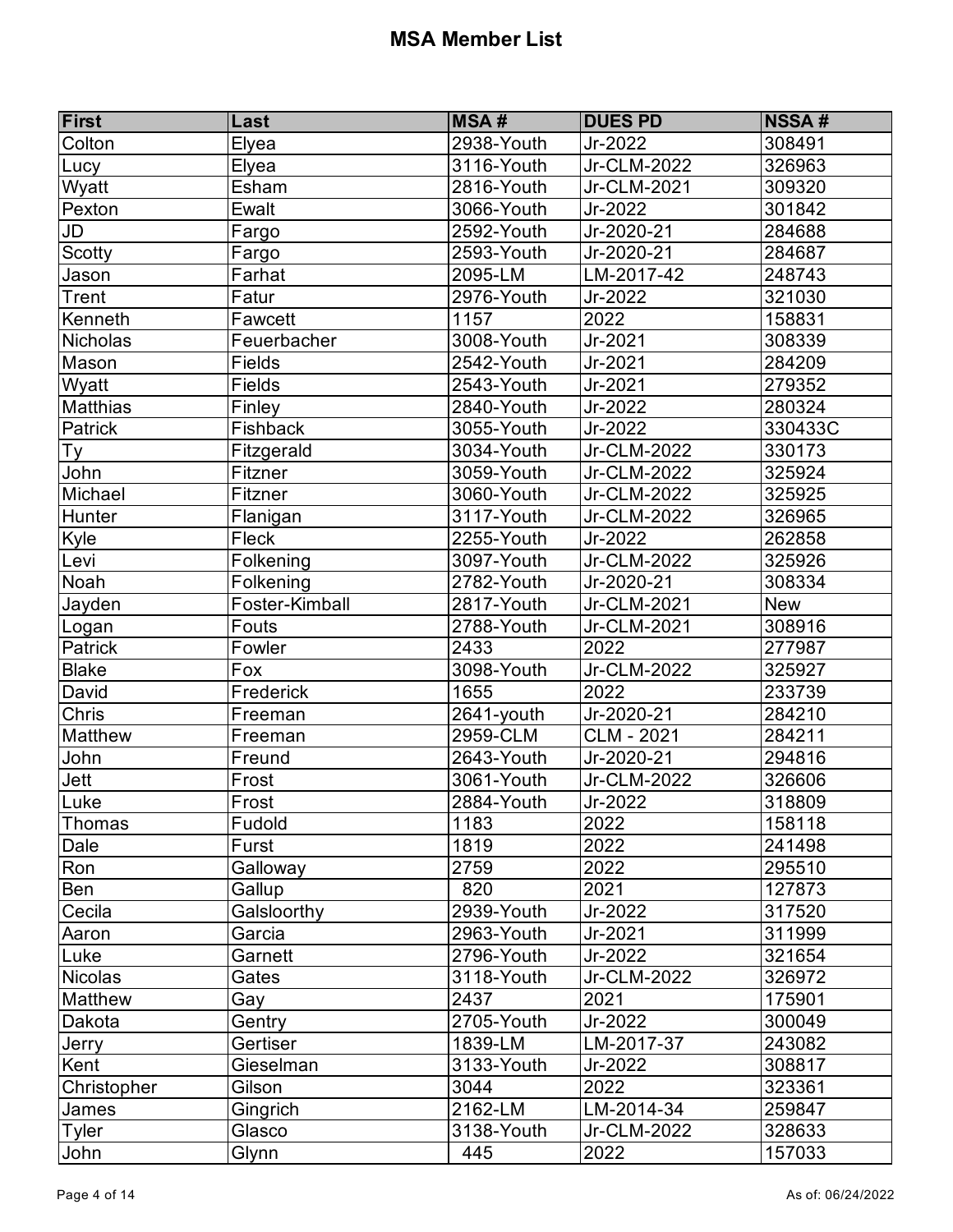| First          | Last             | <b>MSA#</b>    | <b>DUES PD</b> | <b>NSSA#</b> |
|----------------|------------------|----------------|----------------|--------------|
| Chloe          | Golda            | 3039-Youth     | Jr-CLM-2022    | 328292       |
| Colin          | Goltry           | 2992-Youth     | Jr-2022        | 321816       |
| <b>Dallas</b>  | Goodridge        | 3157-Youth     | Jr-CLM-2022    | 331282       |
| John T.        | Goodrow          | 840            | 2021           | 145841       |
| Nathanael      | Goossens         | 2968           | 2022           | 321495       |
| Stan           | Gorgacz          | 1272           | 2022           | 158689       |
| Breanna        | Gorman           | 2181           | 2022           | 247048       |
| Chris          | Gottschalk       | $2871 -$ Youth | Jr-2022        | 321487       |
| Collin         | Green            | 2885-Youth     | Jr-2022        | 317376       |
| Lance          | Green            | 3040-Youth     | Jr-CLM-2022    | 328295       |
| <b>Blake</b>   | Griffith         | 2783-Youth     | Jr-2022        | 308279       |
| Douglas        | Grimes           | 2575           | 2022           | 284905       |
| Jimmy          | Grimes           | 2697           | 2022           | 299992       |
| Michael        | Guldner          | $2940$ -Youth  | Jr-2022        | 317523       |
| Amber          | Hadley           | 2922-Youth     | Jr-2021        | 293706       |
| Douglas C.     | Haines           | 485            | 2022           | 108105       |
| Ethan          | Halfman          | 3073-Youth     | Jr-CLM-2022    | 330438       |
| <b>Birkley</b> | Hall             | 2993-Youth     | Jr-2022        | 321817       |
| Clayton        | Hamilton         | 2052           | 2022           | 269952       |
| Ron            | Hammond          | 1285           | 2022           | 164656       |
| Noah           | Hankey           | 2886-Youth     | Jr-CLM-2021    | 278408       |
| Dan            | Hankinson        | 1289-LM        | LM-2019-49     | 164513       |
| Reece          | Hanson           | 2500-Youth     | Jr-2020-21     | 272647       |
| Soren          | Hanson           | 2501-Youth     | Jr-2020-21     | 272646       |
| Ray            | Harbin           | 1247           | 2022           | 163198       |
| Ryder          | Harrell          | $2994 -$ Youth | Jr-2022        | 321818       |
| Benjamin       | Hartman          | 3135-Youth     | Jr-CLM-2022    | 328642       |
| Elizabeth      | Hartmann         | 3089-Youth     | Jr-CLM-2022    | 328643       |
| Jakob          | <b>Haskins</b>   | 3153-Youth     | Jr-CLM-2022    | 330066       |
| Emma           | <b>Hawkins</b>   | 3080-Youth     | Jr-CLM-2022    | 330188       |
| Ethan          | <b>Hawkins</b>   | 3083-Youth     | Jr-CLM-2022    | 330189       |
| Michael        | Hayes            | 3099-Youth     | Jr-CLM-2022    | 317796       |
| <b>Britt</b>   | Heinz            | 2302           | 2022           | 266765       |
| Daniel         | Held             | 3100-Youth     | Jr-CLM-2022    | 325931       |
| Jaiden         | Helmholdt        | 3119-Youth     | Jr-CLM-2022    | 326978       |
| Kaelyn         | Helmholdt        | 3120-Youth     | Jr-CLM-2022    | 326979       |
| Levi           | Hempsted         | 3062-Youth     | Jr-CLM-2022    | 325640       |
| Jamison        | Henry            | 3078-Youth     | Jr-CLM-2022    | 330191       |
| Colton         | Hensley          | 2706-Youth     | Jr-2022        | 300696       |
| John           | <b>Herkowitz</b> | 2515-LM        | LM-2021-56     | 138540       |
| Samuel         | Hern             | 2836-Youth     | Jr-2021        | 314915       |
| Will           | Hern             | 2989           | 2021           | 310403       |
| Cole           | Herring          | 2660-Youth     | Jr-2022        | 293018       |
| Annie          | Hettescheidt     | 2964-Youth     | Jr-2021        | 278406       |
| Amaris         | <b>Hill</b>      | 2914-Youth     | Jr-CLM-2021    | 319637       |
| Brenden        | Hill             | 2915-Youth     | Jr-2022        | 319638       |
| Gene           | Hill             | 1813           | 2021           | 240841       |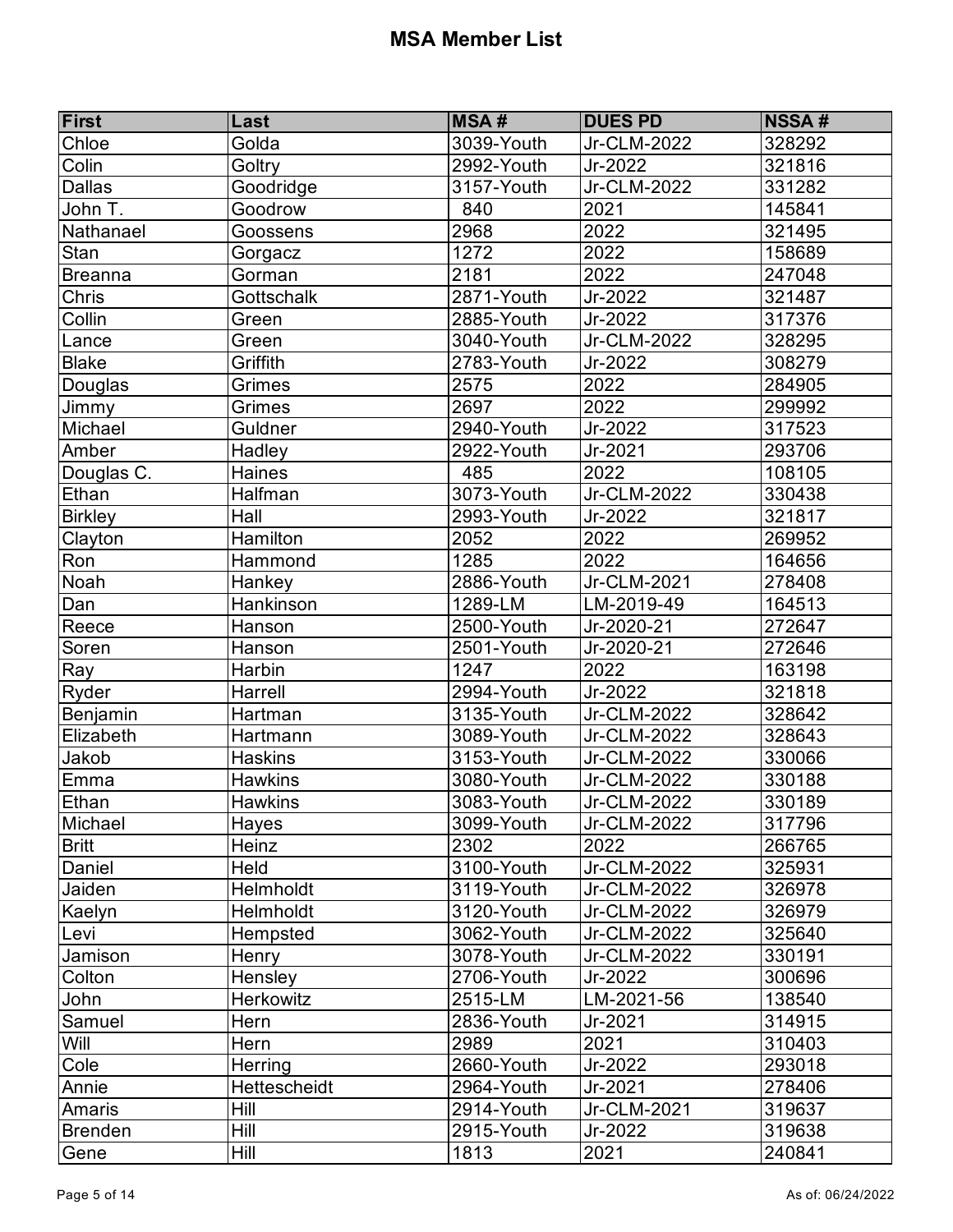| First           | Last         | <b>MSA#</b>    | <b>DUES PD</b> | <b>NSSA#</b> |
|-----------------|--------------|----------------|----------------|--------------|
| Dominic         | Hisaw        | 3070-Youth     | Jr-CLM-2022    | 330193       |
| Brexton         | Hoffman      | 2887-Youth     | Jr-2022        | 293711       |
| Brayden         | Holst        | 3144-Youth     | Jr-CLM-2022    | 330526       |
| Thomas W.       | Holton       | 628            | 2022           | 150060       |
| Jack R.         | Hooker       | 981-LM         | LM-2001-12     | 141834       |
| <b>Bradley</b>  | Horner       | 2635-Youth     | Jr-2021        | 294161       |
| Ruby            | Horner       | 3041-Youth     | Jr-CLM-2022    | 328302       |
| Ash             | Howard       | 2560-Youth     | Jr-2022        | 284214       |
| Edward          | Howe         | 805            | 2022           | 116519       |
| Griffin         | Howe         | $2547 - Youth$ | Jr-2021        | 280213       |
| Lilli           | Howe         | 2548-Youth     | Jr-2022        | 284865       |
| Isaac           | Hubarth      | 2995-Youth     | Jr-CLM-2021    | 321819       |
| Sage            | Huber        | $2797 -$ Youth | Jr-2022        | 321653       |
| <b>Nicholas</b> | Huffman      | 2604-Youth     | Jr-2022        | 290046       |
| Gabriel         | Hull         | 2977-Youth     | Jr-CLM-2021    | 321031       |
| Laura           | Hull         | 2978-Youth     | Jr-2022        | 321032       |
| Travis          | Hull         | 3082-Youth     | Jr-CLM-2022    | 330196       |
| Gary            | Hunson       | 2821-Youth     | $Jr$ -CLM-2021 | 295871       |
| Sydney          | Jedele       | 3010-Youth     | Jr-2021        | 318195       |
| Todd            | Jedele       | 3009-Youth     | Jr-2021        | <b>New</b>   |
| Liam            | Jensen       | 2928-Youth     | Jr-2022        | 301846       |
| <b>Jack</b>     | Jeppesen     | 3101-Youth     | Jr-CLM-2022    | 330397C      |
| Emmett          | Johnson      | 2979-Youth     | Jr-CLM-2021    | 294826       |
| Gavin           | Johnson      | 2798-Youth     | Jr-CLM-20-21   | <b>New</b>   |
| Isaac           | Johnson      | 3145-Youth     | Jr-CLM-2022    | 330528       |
| Jacob           | Johnson      | 2917-Youth     | Jr-2022        | 319639       |
| Jason           | Johnson      | 2019           | 2021           | 252952       |
| Kenneth         | Johnson      | 3053           | 2022-CLM       | 221168       |
| Krista          | Johnson      | 3102-Youth     | Jr-CLM-2022    | 325935       |
| Lance           | Johnson      | 3103-Youth     | Jr-CLM-2022    | 325936       |
| Andrew          | Johnston     | 2916-Youth     | Jr-CLM-2021    | 319640       |
| David           | Johnston     | 2923-Youth     | Jr-2022        | 293712       |
| Jeff            | Jones        | 2512           | 2021           | 134088       |
| Brooklyn        | Jordan       | 3161-Youth     | Jr-CLM-2022    | 328654       |
| Layla           | Jordan       | 2996-Youth     | Jr-2022        | 321820       |
| Robert          | Jordan       | 942            | 2022           | 150390       |
| Kylie           | Joyce        | 3146-Youth     | Jr-CLM-2022    | 330529       |
| <b>Blake</b>    | Judge        | 2699-Youth     | Jr-2022        | 299415       |
| Zachary         | Jusino       | 3026-Youth     | Jr-2022        | 325496       |
| James           | Kaczmarski   | 2698           | 2022           | 295805       |
| <b>Brandon</b>  | Kade         | 2305-Youth     | Jr-2020-21     | 250110       |
| Kyren           | Kain         | 2422-Youth     | Jr-2020-21     | 278901       |
| Dylan           | Kane         | 2805-Youth     | Jr-CLM-20-21   | 309465       |
| Robert          | Kaufmann, Jr | 3063-Youth     | Jr-CLM-2022    | 328657       |
| Douglas         | Keister      | 785            | 2022           | 155550       |
| <b>Ross</b>     | Kellay       | 2888-Youth     | Jr-CLM-2021    | 317379       |
| Joshua          | Kent         | 2538-Youth     | Jr-2020-21     | 289258       |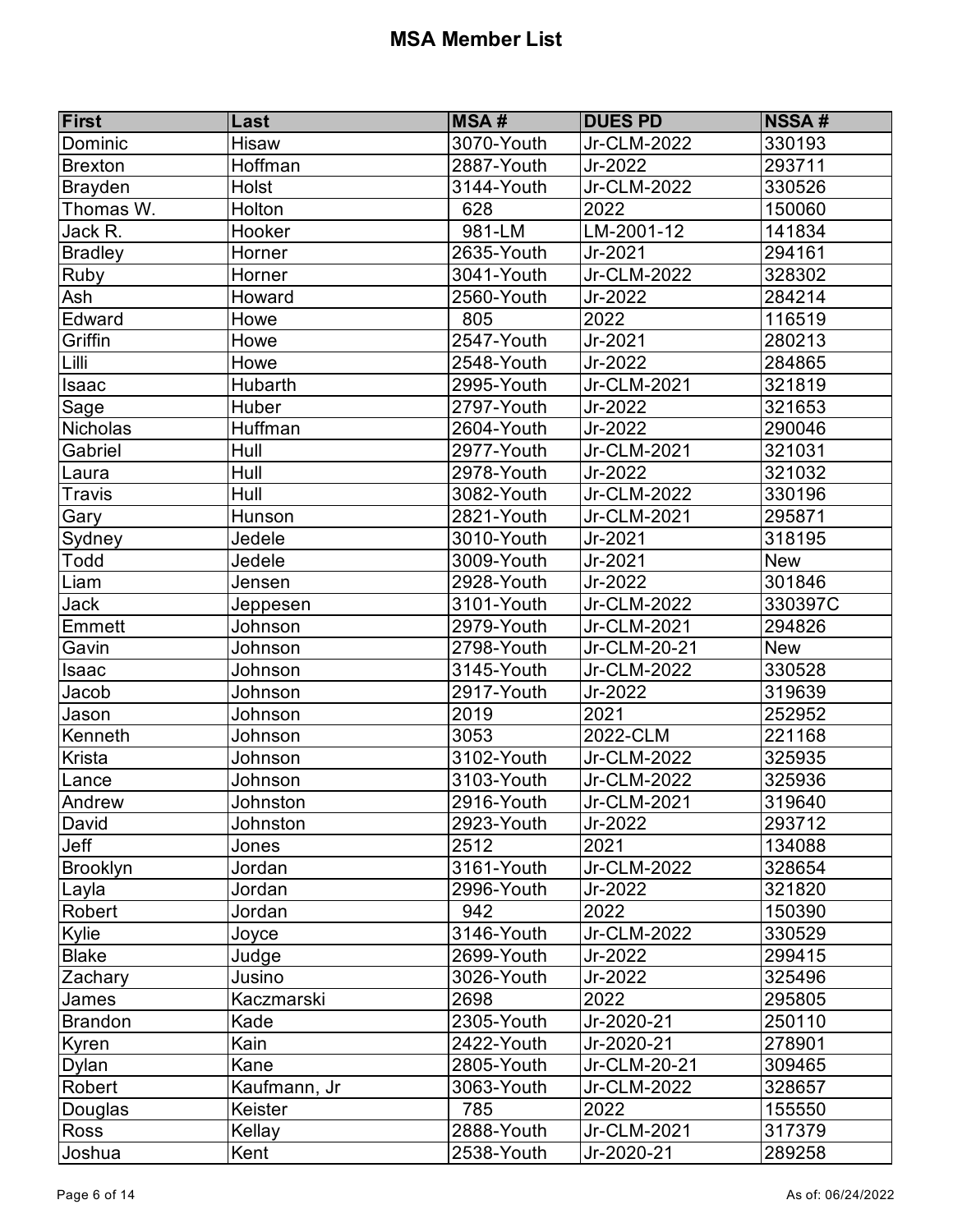| First          | Last          | <b>MSA#</b>    | <b>DUES PD</b> | <b>NSSA#</b> |
|----------------|---------------|----------------|----------------|--------------|
| David          | Kernya        | 2388           | 2021           | 265151       |
| Luke           | Kerstetter    | 2806-Youth     | Jr-2022        | 294834       |
| James          | Kirk          | 2967-Youth     | Jr-2022        | 308340       |
| Joesph         | Klee          | 3087-Youth     | Jr-CLM-2022    | 328658       |
| Michael        | Kletke        | 2861-Youth     | Jr-2022        | 317498       |
| James          | Klette        | 3079-Youth     | Jr-CLM-2022    | 330203       |
| John           | Klida         | 1237-LM        | LM-2019-53     | 161665       |
| David          | Klinesteker   | 3021           | 2022           | 78470        |
| Gerard         | Klink         | 983            | 2022           | 097176       |
| <b>Trever</b>  | Klotz         | 3152           | 2022           | 324233       |
| Clayton        | Knight        | 3104-Youth     | Jr-CLM-2022    | 325938       |
| Grayson        | Knight        | 3105-Youth     | Jr-CLM-2022    | 325939       |
| Wyatt          | Kooistra      | 2662-Youth     | Jr-2022        | 293020       |
| Kayla          | Koppenhofer   | 2868-Youth     | Jr-2021        | 318320       |
| Noah           | Koppenhofer   | 2867-Youth     | Jr-2021        | 318321       |
| Joe            | Korcek        | 2918-Youth     | Jr-2022        | 319641       |
| Ronald         | Kossar        | 1995-LM        | LM-2017-39     | 249125       |
| Jerry          | Kott          | 2393-LM        | LM-2019-51     | 272543       |
| Lucas          | Kowalsky      | $2713 -$ Youth | Jr-2021        | 303943       |
| Keegan         | Koyl          | 2889-Youth     | Jr-2022        | 308500       |
| Kyle           | Kranz         | 2714-Youth     | Jr-2021        | 303944       |
| David          | <b>Krauss</b> | 3017           | 2022           | 284104       |
| Olivia         | <b>Krauss</b> | 2180-Youth     | Jr-2022        | 262002       |
| Aaron          | <b>Kress</b>  | 2852-Youth     | Jr-2022        | 317802       |
| Rachel         | Kromke        | 3121-Youth     | Jr-CLM-2022    | 330205       |
| Kaleb          | Krummrey      | 2890-Youth     | Jr-2022        | 301184       |
| Madison        | Krummrey      | 2891-Youth     | Jr-2022        | 301185       |
| Leo            | <b>Kubik</b>  | 2841-Youth     | Jr-2021        | 272191       |
| Jonathan       | Kusisto       | 2842-Youth     | Jr-2022        | 288965       |
| Kyle           | LaFountain    | 2311-LM        | LM-2021-57     | 269105       |
| Wesley         | LaFountain    | 2788           | 2021           | 307970       |
| Ethan          | Lamberson     | 2924-Youth     | Jr-2021        | 293724       |
| Logan          | Lambert       | 2837-Youth     | Jr-2022        | 314917       |
| Duane          | Lamley        | 1182           | 2022           | 152998       |
| <b>Isack</b>   | Lane          | 2929-Youth     | Jr-2022        | 320926       |
| Parker         | Lanehart      | 2561-Youth     | Jr-2022        | 280683       |
| Preston        | Lanehart      | 2550-Youth     | Jr-2022        | 280684       |
| Rayne          | Larrison      | 3131-Youth     | Jr-CLM-2022    | 295623       |
| <b>Braedon</b> | Laurikietis   | 2941-Youth     | Jr-2022        | 317537       |
| <b>Hyein</b>   | Lee           | 3088-Youth     | Jr-CLM-2022    | 328664       |
| Austin         | Leonard       | 2551-Youth     | Jr-2022        | 284635       |
| George         | Lesperance    | 3106-Youth     | Jr-CLM-2022    | 325941       |
| <b>Jack</b>    | Lewis         | 3122-Youth     | Jr-CLM-2022    | 327001       |
| Andrew         | Light         | 3162-Youth     | Jr-CLM-2022    | 321821       |
| Adler          | Line          | 3011-Youth     | Jr-2022        | 308341       |
| Jolene         | Line          | 2728-Youth     | Jr-2022        | 301381       |
| Trent          | Line          | 2552-Youth     | Jr-2022        | 284219       |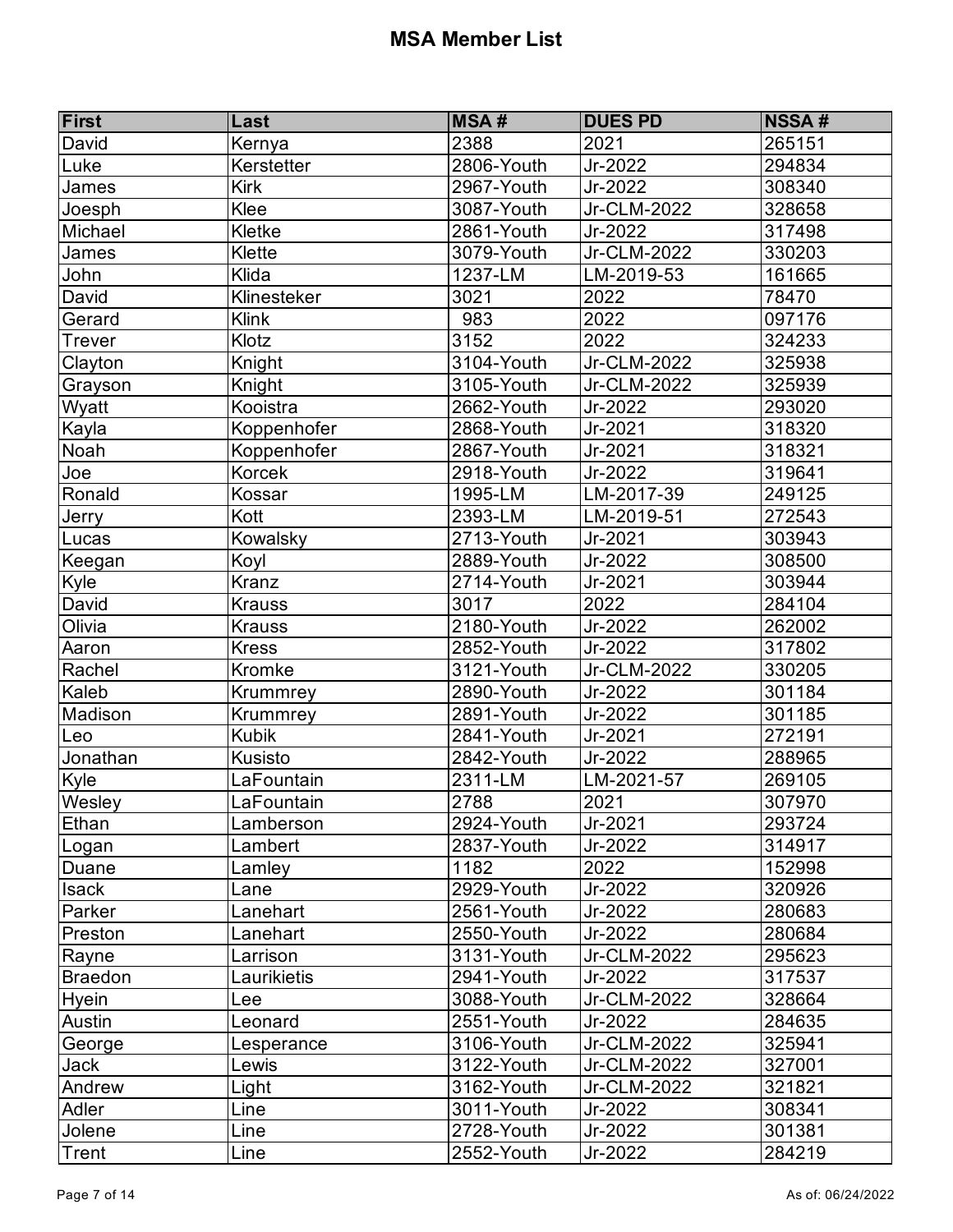| <b>First</b>   | Last            | <b>MSA#</b>    | <b>DUES PD</b> | <b>NSSA#</b> |
|----------------|-----------------|----------------|----------------|--------------|
| Angalynn       | Loker           | 2892-Youth     | Jr-2022        | 317381       |
| <b>Brian</b>   | Long            | 1943           | 2021           | 248421       |
| Dominic        | Longjohn        | 3035-Youth     | Jr-CLM-2022    | 330210       |
| Sebastian      | Longjohn        | 3036-Youth     | Jr-CLM-2022    | 330211       |
| Jeffrey        | Loomis          | 3012-Youth     | Jr-2021        | 308342       |
| Jack           | Lubinski        | 3018-Youth     | Jr-CLM-2021    | 322198       |
| Colin          | Mackinder       | 3027-Youth     | Jr-CLM-2022    | 325643       |
| Easton         | Magnussan       | 2729-Youth     | Jr-2022        | 301382       |
| Malic          | Magnusson       | 2567-Youth     | Jr-2022        | 284223       |
| $\overline{A}$ | Magyar          | 700            | 2022           | 082140       |
| Trish          | Magyar          | 1107           | 2022           | 117676       |
| Greg           | Mahalak         | 1638           | 2021           | 088163       |
| Loraine        | Malloy          | 492            | 2022           | 158787       |
| Mykyma         | Manor           | 2942-Youth     | Jr-2022        | 300954       |
| Richard        | Marlowe         | 1511-LM        | LM-2018-44     | 162462       |
| Katie          | Marshall        | 3029-Youth     | Jr-CLM-2022    | 325645       |
| Hunter         | Martin          | 2906-Youth     | Jr-2022        | 303827       |
| Macaulay       | Martin          | 2820-Youth     | Jr-2022        | 295868       |
| Owen           | Martin          | 2731-Youth     | Jr-2020-21     | 302009       |
| David          | Mason           | 2750           | 2021           | 302472       |
| John R.        | Massman         | 1582           | 2022           | 172708       |
| Megan          | Matte           | 3139-Youth     | Jr-CLM-2022    | 328667       |
| Gage           | Maxson          | 2943-Youth     | Jr-2022        | 308528       |
| Kendall        | Maxson          | $3123 -$ Youth | Jr-CLM-2022    | 327006       |
| <b>Jack</b>    | May             | 2872-Youth     | Jr-2022        | 325497       |
| Michael        | Mayes           | 2853-Youth     | Jr-2021        | <b>New</b>   |
| George         | Mayhak          | 406            | 2022           | 156568       |
| Sean           | McDonald        | 3068-Youth     | Jr-2022        | 330809       |
| Trent          | <b>McGill</b>   | 2807-Youth     | Jr-2022        | 303059       |
| John           | <b>McGinnis</b> | 875            | 2022           | 149229       |
| <b>Mark</b>    | <b>McIntire</b> | 2944-Youth     | Jr-2022        | 300955       |
| Conor          | McKee           | 2492-Youth     | Jr-2022        | 317381       |
| <b>Dylan</b>   | McKenna         | 3050-Youth     | Jr-CLM-2022    | 328828       |
| Charles        | McKibben        | 2997-Youth     | Jr-2022        | 321822       |
| Chris          | <b>McKinney</b> | 2605           | 2022           | 290319       |
| Timothy        | McLaughlin      | 2862-Youth     | Jr-2022        | 317497       |
| Duncan         | McMillan        | 2998-Youth     | Jr-2022        | 319831       |
| Grant          | <b>McNutt</b>   | 2981-Youth     | Jr-CLM-2021    | 265953       |
| Gunner         | McWhirter       | 3056-Youth     | Jr-2022        | 330454C      |
| Nolan          | Meachum         | 2945-Youth     | Jr-2022        | 317711       |
| Kendall        | Mead III        | 2808-Youth     | Jr-2022        | 309468       |
| Gibson         | Mears           | 2709-Youth     | Jr-2020-21     | 300436       |
| Gatlin         | Meinburg        | 2234-Youth     | Jr-2021        | 263671       |
| Jim            | <b>Meles</b>    | 867            | 2022           | 149207       |
| Joe            | Meske           | 2909           | 2021           | 319591       |
| Cole           | Meyer           | 2664-Youth     | Jr-2022        | 293024       |
| Ethan          | Meyer           | 2307-Youth     | Jr-2021        | 268963       |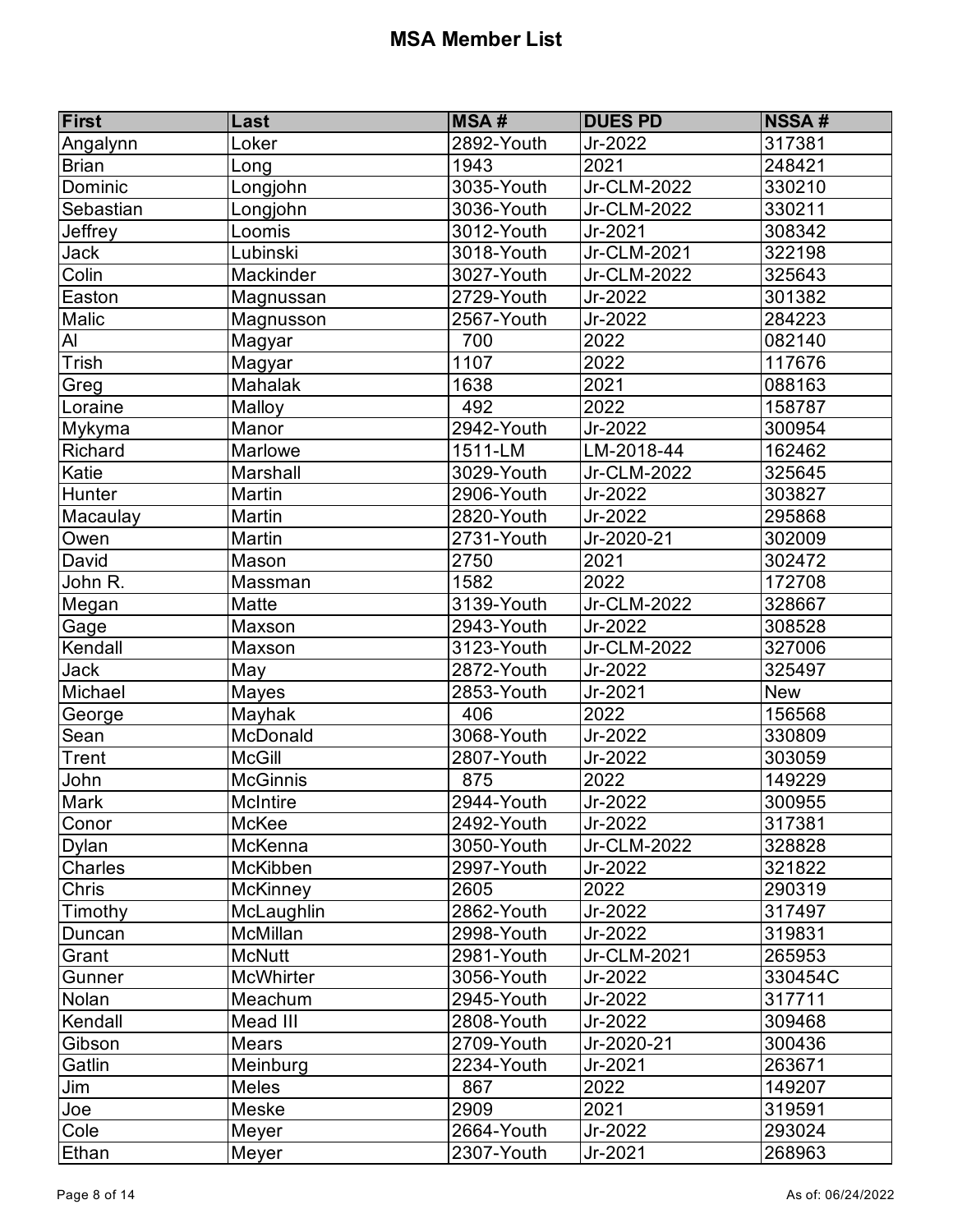| First          | Last           | <b>MSA#</b>              | <b>DUES PD</b>    | <b>NSSA#</b> |
|----------------|----------------|--------------------------|-------------------|--------------|
| Nathan         | Meyer          | 2569-Youth               | Jr-2022           | 284227       |
| Otto           | Meyerholtz     | 2946-Youth               | Jr-2022           | 317544       |
| Kenneth        | <b>Meyers</b>  | 821-LM                   | LM-2000-5         | 052706       |
| Joseph         | <b>Midkiff</b> | 2903-Youth               | Jr-2022           | 321658       |
| James          | Militello      | 637-LM                   | LM-2003-21        | 061203       |
| Daniel         | <b>Miller</b>  | 2982-Youth               | Jr-2022           | 287398       |
| Gary L.        | <b>Miller</b>  | 479-LM                   | LM-2001-11        | 151724       |
| Jonas          | Miller         | 2636-Youth               | Jr-2021           | 294192       |
| Keon           | Miller         | 2682-Youth               | Jr-2022           | 294868       |
| Mike           | Mitchell       | 2772                     | 2022              | 302683       |
| Owen           | Moberley       | 2809-Youth               | Jr-2022           | 307453       |
| <b>Nicolas</b> | Molchan        | 2947-Youth               | Jr-CLM-2021       | 300956       |
| Jim            | Moll           | 609-LM                   | LM-2002-15        | 146882       |
| Richard D.     | Montel         | 850                      | 2021              | 054262       |
| <b>Natalie</b> | Monterosso     | 2732-Youth               | Jr-2020-21        | 301525       |
| Jeremy         | Moore          | 2844-CLM                 | <b>CLM - 2021</b> | 316843       |
| Max            | Moore          | 2948-Youth               | Jr-CLM-2021       | 308506       |
| <b>Steven</b>  | <b>Morales</b> | 3025-CLM                 | 2022              | 325308       |
| Russell        | Morgan         | 558                      | 2021              | 121326       |
| John           | Morrison       | 2960                     | 2021              | 312007       |
| John           | Mortensen      | 3124-Youth               | $Jr$ -CLM-2022    | 327012       |
| Kyle           | Mouser         | 2874                     | 2021              | 303268       |
| Julian         | Mueller        | $\overline{3}$ 125-Youth | Jr-CLM-2022       | 327013       |
| Gary           | Munson         | 2983-Youth               | Jr-2022           | 295871       |
| William        | Murray         | 2848-LM                  | LM-2022-63        | 317103       |
| <b>Bradley</b> | Muth           | 2999-Youth               | Jr-2022           | 321824       |
| <b>Brett</b>   | <b>Myers</b>   | 2752                     | 2022              | 301122       |
| <b>Brian</b>   | <b>Myers</b>   | 2315                     | 2022              | 171756       |
| Leonard        | Nanzer         | 2684                     | 2022              | 191646       |
| Elijah         | Nauta          | 2746-Youth               | Jr-2022           | 301720       |
| David          | <b>Nelson</b>  | 1336                     | 2022              | 167144       |
| Hunter         | Nelson         | 3000-Youth               | Jr-CLM-2021       | 321825       |
| Levi           | <b>Neuhaus</b> | 2665-Youth               | Jr-2020-21        | 293026       |
| Henry          | Neuman         | 2863-Youth               | Jr-2022           | 317496       |
| Joey           | Neuman         | 2810-Youth               | Jr-2022           | 309461       |
| Teddy          | Neuman         | 2864-Youth               | Jr-CLM-2021       | 317483       |
| Catherine      | Newell         | 2854-Youth               | Jr-2022           | 309518       |
| Eliott         | Newland        | 3147-Youth               | Jr-CLM-2022       | 330536       |
| <b>Jack</b>    | Newman         | 3013-Youth               | Jr-2022           | 318196       |
| Logan          | Niebauer       | 2637-Youth               | Jr-2020-21        | 294200       |
| William J      | Nielsen, Jr    | 2295-LM                  | LM-2018-46        | 74820        |
| Jayden         | Nierescher     | 3077-Youth               | Jr-CLM-2022       | 330221       |
| Jim            | Nierzwick      | 729                      | 2021              | 111438       |
| Logan          | Nimptsch       | 2624-Youth               | Jr-2022           | 294201       |
| Justin         | Norgan         | 2965-Youth               | Jr-2021           | 312008       |
| Todd           | Nouse          | 2974-LM                  | LM-2021-61        | 318956       |
| Gerald         | Novak          | 1820-LM                  | LM-2013-33        | 242381       |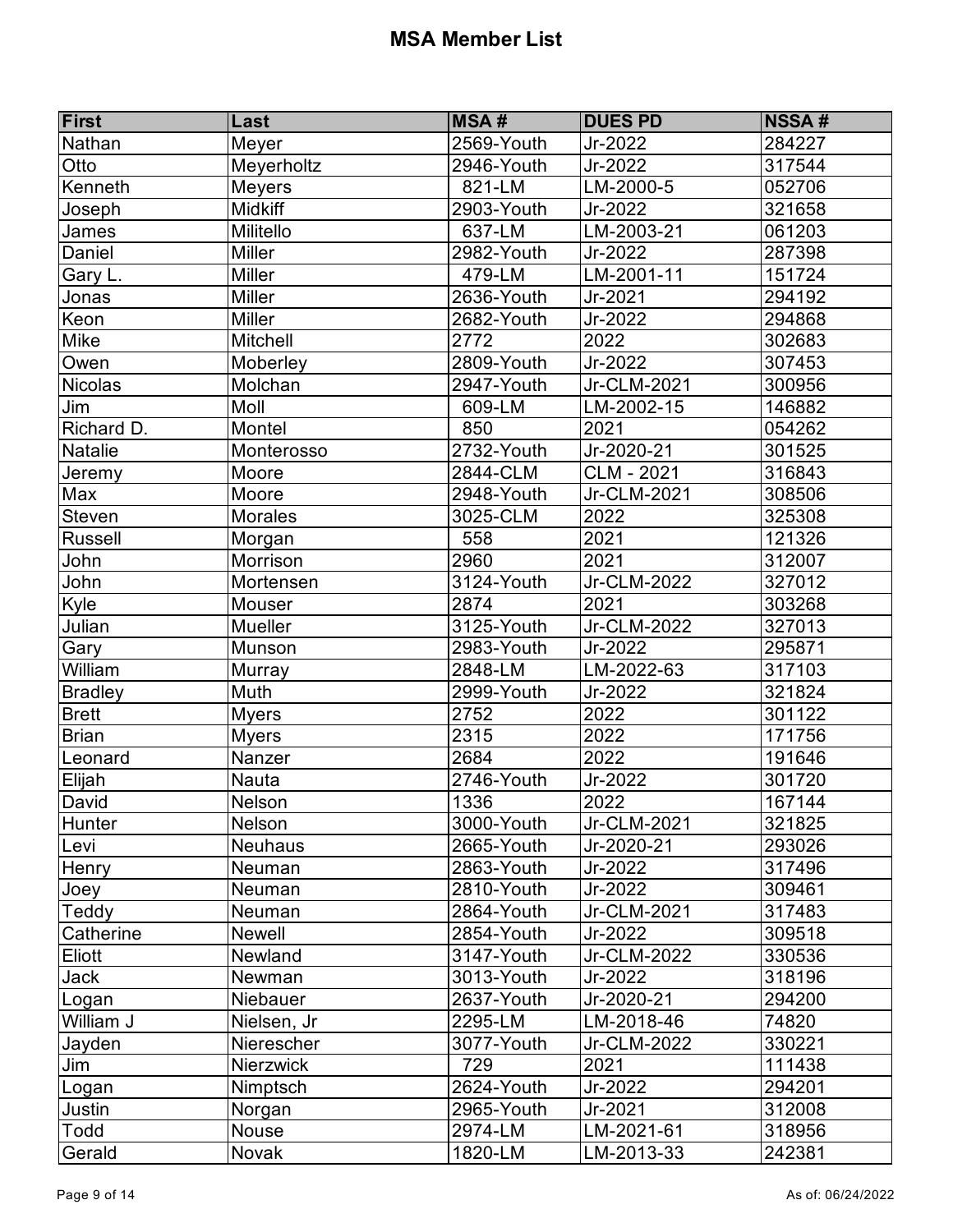| First        | Last         | <b>MSA#</b> | <b>DUES PD</b> | <b>NSSA#</b> |
|--------------|--------------|-------------|----------------|--------------|
| Colton       | Nyenhuis     | 2790-Youth  | Jr-2022        | 308829       |
| Michael      | Oaks         | 3126-Youth  | Jr-CLM-2022    | 327016       |
| Ryan         | Oberle       | 3001-Youth  | Jr-2022        | 321826       |
| Carson       | Ostrander    | 2855-Youth  | Jr-2021        | 317811       |
| Gavin        | Ottinger     | 3002-Youth  | Jr-2022        | 321827       |
| James        | Palma        | 2667-Youth  | Jr-2022        | 293028       |
| Dan          | Panczyk      | 2969        | 2022           | 321502       |
| Francesco    | Pantalena    | 493         | 2021           | 159225       |
| Pietro       | Pantalena    | 494         | 2022           | 159184       |
| Alex         | Paraington   | 2985-Youth  | Jr-2022        | 321033       |
| Landon       | Parr         | 2791-Youth  | Jr-2022        | 308887       |
| David Roman  | Paschket     | 3091-Youth  | Jr-CLM-2022    | 331930       |
| Dylan        | Pascoe       | 2912-Youth  | Jr-2021        | 295317       |
| <b>Blake</b> | Patterson    | 3049-Youth  | Jr-CLM-2022    | 328835       |
| Tom          | Pavlack      | 513         | 2022           | 153076       |
| Connor       | Pavlus       | 2984-Youth  | Jr-2022        | 303066       |
| Rebekah      | Peck         | 2763-Youth  | Jr-2022        | 303067       |
| Rylan        | Peck         | 2907-Youth  | Jr-2022        | 319133       |
| Dan          | Peck, Jr     | 2656-Youth  | $Jr-2021$      | 294493       |
| Jacob        | Peery        | 3096-Youth  | Jr-CLM-2022    | 325091       |
| <b>Scott</b> | Pengelly     | 2740        | 2022           | 297749       |
| Matthew      | Peterson     | 2811-Youth  | Jr-CLM-20-21   | 303068       |
| Justin       | Petrill      | 3095-Youth  | Jr-CLM-2022    | 287409       |
| Josh         | Petrusha     | 1968        | 2022           | 248769       |
| Landon       | Pigott       | 3071-Youth  | Jr-CLM-2022    | 328676       |
| Andrew       | Pintar       | 2784-Youth  | Jr-2020-21     | 308280       |
| Tommy        | Pintar       | 2779-Youth  | $Jr-2020-21$   | 307712       |
| Gavin        | Podzol       | 2986-Youth  | Jr-2022        | 321034       |
| Austin       | Pomorski     | 2571-Youth  | Jr-2022        | 284237       |
| Alan         | Popp         | 778-LM      | LM-2003-19     | 137982       |
| Jackson      | Powell       | 3030-Youth  | Jr-2022        | 326280       |
| Oliver       | Powell       | 2949-Youth  | Jr-2022        | 317548       |
| Owen         | Powers       | 3107-Youth  | Jr-CLM-2022    | 325956       |
| David J.     | Pratt        | 955-LM      | LM-2021-60     | 116998       |
| Craig        | Priebe       | 1494        | 2022           | 172913       |
| Tyler        | Priemer      | 3003-Youth  | Jr-2022        | 321828       |
| Bill         | Primeau      | 1167        | 2021           | 159973       |
| Gavin        | Prusakiewicz | 3048-Youth  | Jr-CLM-2022    | 328840       |
| Christian    | Puffpaff     | 3074-Youth  | Jr-CLM-2022    | 330467       |
| Andrew       | Racine       | 3142-Youth  | Jr-CLM-2022    | 328679       |
| Jonathon     | Racine       | 2988-Youth  | Jr-2021        | 278894       |
| Gage         | Ramberg      | 3141-Youth  | Jr-CLM-2022    | 328680       |
| Kyndra       | Raska        | 3128-Youth  | Jr-CLM-2022    | 327021       |
| Keaton       | Raslea       | 2834-Youth  | Jr-2022        | 300958       |
| Dylan        | Rawlings     | 2950-Youth  | Jr-2022        | 317551       |
| Sofia        | Ray          | 3127-Youth  | Jr-CLM-2022    | 327024       |
| Cody         | Raymond      | 2904-Youth  | Jr-2022        | 321657       |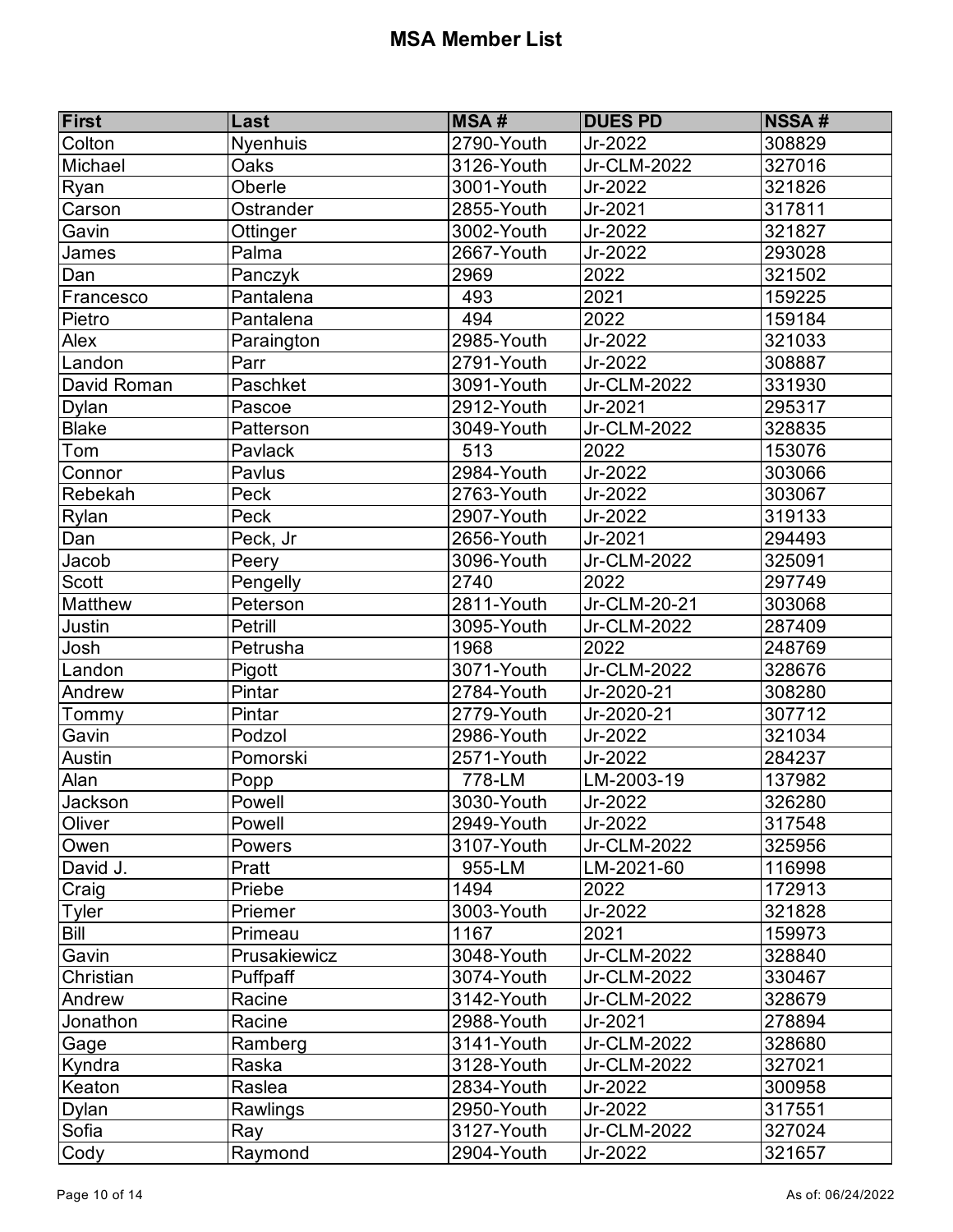| <b>First</b>   | Last              | <b>MSA#</b>   | <b>DUES PD</b> | <b>NSSA#</b> |
|----------------|-------------------|---------------|----------------|--------------|
| William        | Rechner           | 2602-Youth    | Jr-2022        | 286982       |
| Dale           | Reeder            | 676           | 2022           | 148865       |
| Joseph         | Reeves            | $2452$ -Youth | Jr-2022        | 277384       |
| Seth           | Reeves            | 2453-Youth    | Jr-2022        | 277385       |
| Robert         | Refice            | 683-LM        | LM-2000-7      | 147383       |
| Gregory        | Reinke, Jr        | 2413          | 2022           | 246991       |
| Greg           | Reinke, Sr.       | 2576          | 2022           | 281768       |
| Frederick J.   | Richard           | 593           | 2022           | 103538       |
| Anthony        | Richmond          | 3148-Youth    | Jr-CLM-2022    | 330539       |
| Steven         | <b>Rickert</b>    | 2925-Youth    | Jr-2021        | 301385       |
| Dale           | Ringerwole        | 3022          | 2021           | 323184       |
| Thomas E.      | Robb              | 1330          | 2022           | 164609       |
| Cameron        | <b>Roberts</b>    | 3033-Youth    | Jr-CLM-2022    | 330234       |
| Shawn          | <b>Roberts</b>    | 2778-Youth    | Jr-2020-21     | 307713       |
| <b>Brandon</b> | Robinson          | 2444-Youth    | Jr-2022        | 302267       |
| Quincy         | Roersma           | 3108-Youth    | Jr-CLM-2022    | 325959       |
| Sean           | Rosencrantz       | 2214          | 2022           | 263957       |
| Cory           | Rosoncrantz       | 2607          | 2022           | 286898       |
| Dean           | Rossman           | 655           | 2021           | 137508       |
| <b>Nick</b>    | Rossman           | 1913          | 2021           | 245969       |
| <b>Bryan</b>   | Rouse             | 3136-Youth    | Jr-CLM-2022    | 328683       |
| Norman G.      | Rushing           | 802           | 2022           | 136162       |
| Anthony        | Rydjord           | 2822-Youth    | Jr-2022        | 287414       |
| Sidney         | Ryszka            | 2738-Youth    | Jr-2022        | 301529       |
| Ethan          | Rzyska            | 2799-Youth    | Jr-CLM-20-21   | 301529       |
| Jeremy         | Salisbury         | 2773-Youth    | Jr-2022        | 295882       |
| Greg           | Sapick            | 2178-LM       | LM-2017-40     | 261896       |
| Sean           | Sayer             | 2678-Youth    | Jr-2021        | 294210       |
| David          | Schiebel          | 459-LM        | LM-2017-41     | 157857       |
| Charles        | Schneider         | 2875          | 2022           | 268047       |
| Cameron        | <b>Scholts</b>    | 2638-Youth    | Jr-2021        | 294216       |
| Gideon         | Schripsema        | 2812-Youth    | Jr-2022        | 309462       |
| Jackson        | Schroder          | 2183-Youth    | Jr-2022        | 263961       |
| Tristan        | Schroder          | 2139-Youth    | Jr-2021        | 257040       |
| Gary           | <b>Schultheis</b> | 1996          | 2022           | 243211       |
| Cole           | Schulz            | 2919-Youth    | Jr-2022        | 319642       |
| Andrew         | Schwalm           | 2701-Youth    | Jr-2022        | 296381       |
| Jackson        | <b>Scott</b>      | 3004-Youth    | Jr-2022        | 321829       |
| Preston        | <b>Scott</b>      | 3028-Youth    | Jr-CLM-2022    | 325653       |
| Victor A.      | Scudder           | 841           | 2021           | 137609       |
| Drew           | Seiser            | 2454-Youth    | Jr-2022        | 277331       |
| William        | Seiser            | 2870-Youth    | Jr-2022        | 318324       |
| Michael        | Self              | 2608          | 2021           | 127699       |
| Clay           | Senn              | 2640-Youth    | Jr-2022        | 294072       |
| Karter         | Senn              | 2577-Youth    | Jr-2022        | 284766       |
| Adam           | Serne             | 3109-Youth    | Jr-CLM-2022    | 325963       |
| Logan          | Shaffer           | 3047-Youth    | Jr-CLM-2022    | 328846       |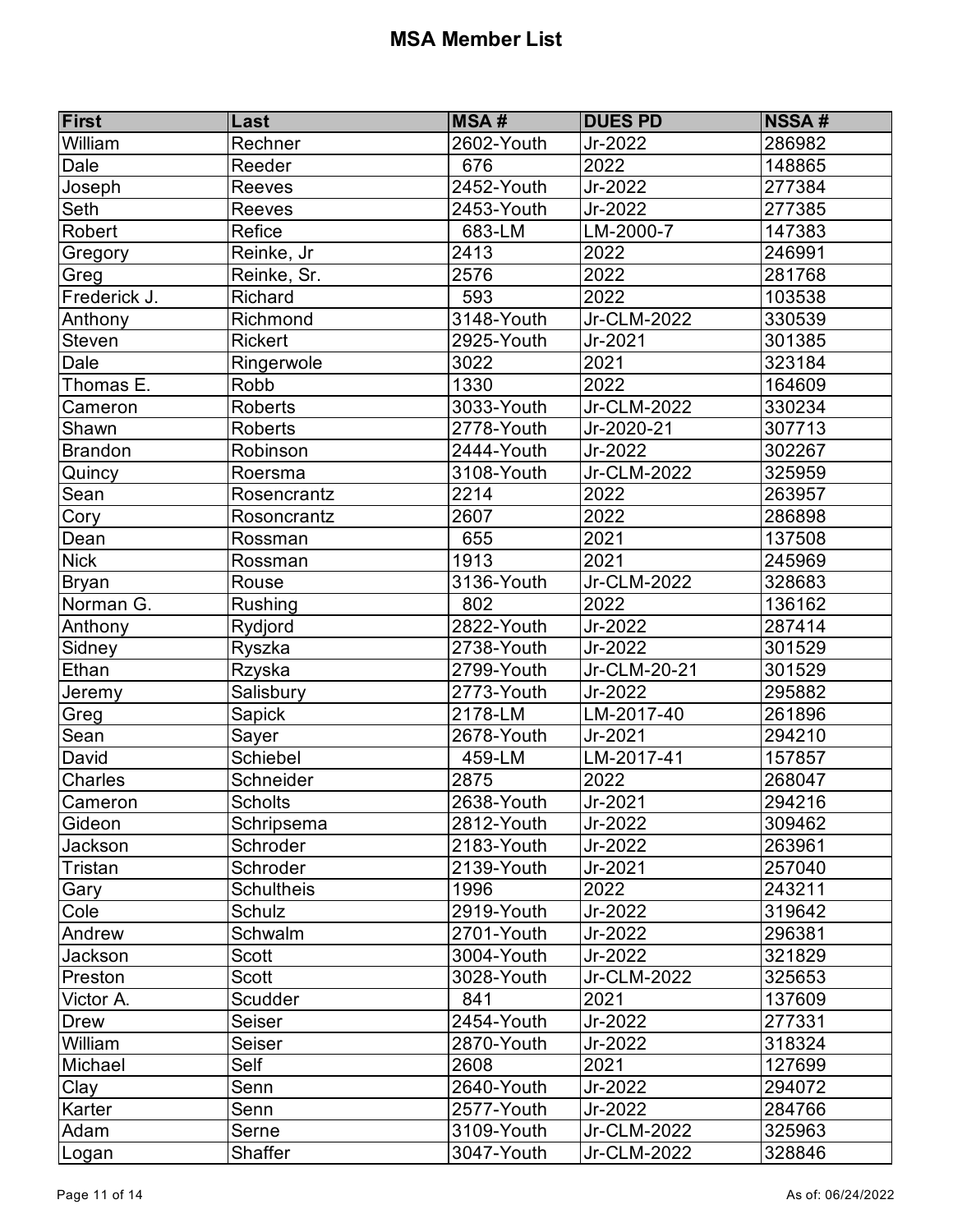| <b>First</b>   | Last              | <b>MSA#</b>    | <b>DUES PD</b> | <b>NSSA#</b> |
|----------------|-------------------|----------------|----------------|--------------|
| Monte          | Shawver           | 2893-Youth     | Jr-2022        | 317384       |
| Haiston        | Shellenberger     | 3014-Youth     | $Jr-2021$      | 318197       |
| <b>Matthew</b> | Shepan            | 2776-Youth     | Jr-2022        | 307293       |
| Eli            | Sheridan          | 2951-Youth     | Jr-2022        | 317553       |
| Sam            | Silva             | 2708-Youth     | Jr-2020-21     | 300064       |
| Ron            | <b>Simmons</b>    | 2498-LM        | LM-2022-65     | 278913       |
| Kevin          | <b>Sims</b>       | 2606-LM        | LM-2017-43     | 290174       |
| David          | <b>Skewes</b>     | 2987-Youth     | Jr-2022        | 321035       |
| Kierstin       | Smith             | 3015-Youth     | Jr-2022        | 308344       |
| Kyle           | Smith             | 3016           | 2022           | 321732       |
| Len            | Smith             | 862-LM         | $LM-2010-29$   | 143811       |
| Ronald         | Snider            | 616-LM         | LM-2000-6      | 110092       |
| Justin         | Sorg              | 3093-Youth     | Jr-CLM-2022    | 325094       |
| William        | Spencer           | 2952-Youth     | Jr-CLM-2021    | 317554       |
| Scott          | Spink             | 3069-Youth     | Jr-2022        | 330817       |
| <b>Terry</b>   | Sprowl            | 937-LM         | LM-2002-13     | 143802       |
| Scott          | <b>Stabler</b>    | 2845           | 2022           | 316842       |
| Paul           | Stafford III      | 1911           | 2022           | 235476       |
| Paul K         | Stafford Jr       | 1909-LM        | LM-2022-66     | 245157       |
| <b>Rick</b>    | <b>Stanfield</b>  | 2696           | 2022           | 299874       |
| Dawson         | <b>Starkey</b>    | 3129-Youth     | Jr-CLM-2022    | 327032       |
| <b>Nate</b>    | <b>Statly</b>     | 3092-Youth     | Jr-CLM-2022    | 323576       |
| Chance         | <b>Stec</b>       | 2829-Youth     | Jr-2022        | 291381       |
| Jack           | Steeby            | 636            | 2022           | 109092       |
| Logen          | <b>Steffen</b>    | 3149-Youth     | Jr-CLM-2022    | 330540       |
| Mari           | Stegman           | 2813-Youth     | Jr-CLM-20-21   | 309464       |
| lan            | <b>Stek</b>       | $2747 - Youth$ | Jr-2020-21     | 303077       |
| Jason          | <b>Stephens</b>   | 2792-Youth     | Jr-2022        | 283747       |
| Dominic        | <b>Stewart</b>    | 2825-Youth     | Jr-2022        | 303078       |
| Magdalynn      | <b>Stewart</b>    | 1988-Youth     | Jr-2022        | 317198       |
| Michael J.     | <b>Stewart</b>    | 2165-LM        | LM-2019-48     | 250314       |
| Mike           | <b>Stewart</b>    | 746-LM         | LM-2000-4      | 104744       |
| <b>Rhys</b>    | <b>Stewart</b>    | 2894-Youth     | Jr-2022        | 284244       |
| Jon            | Stotz             | 2316-LM        | LM-2018-45     | 265033       |
| <b>Matthew</b> | Stover            | 3005-Youth     | Jr-2022        | 321830       |
| Ed             | <b>Strickland</b> | 2869           | 2022           | 308607       |
| Travis         | <b>Struble</b>    | 2847-Youth     | Jr-2021        | 284038       |
| Gavyn          | Sullivan          | 3150-Youth     | Jr-CLM-2022    | 330541       |
| Dalton         | Summerfield       | 2828-Youth     | Jr-2022        | 311219       |
| Michael        | <b>Suwinski</b>   | 2774-LM        | LM-2000-55     | 287175       |
| Anna           | Swarthout         | 2895-Youth     | Jr-2022        | 318326       |
| Colton         | Swarthout         | 2896-Youth     | Jr-2022        | 317385       |
| Heidi          | Swarthout         | 2897-Youth     | Jr-2022        | 317386       |
| James T.       | Sykes             | 1356           | 2021           | 168901       |
| <b>Drake</b>   | Syrjala           | 2913-Youth     | Jr-2022        | 317704       |
| <b>Ross</b>    | Szarenski         | 1338-LM        | LM-2019-52     | 168078       |
| Jeremy         | Taylor            | 2786           | 2022           | 309735       |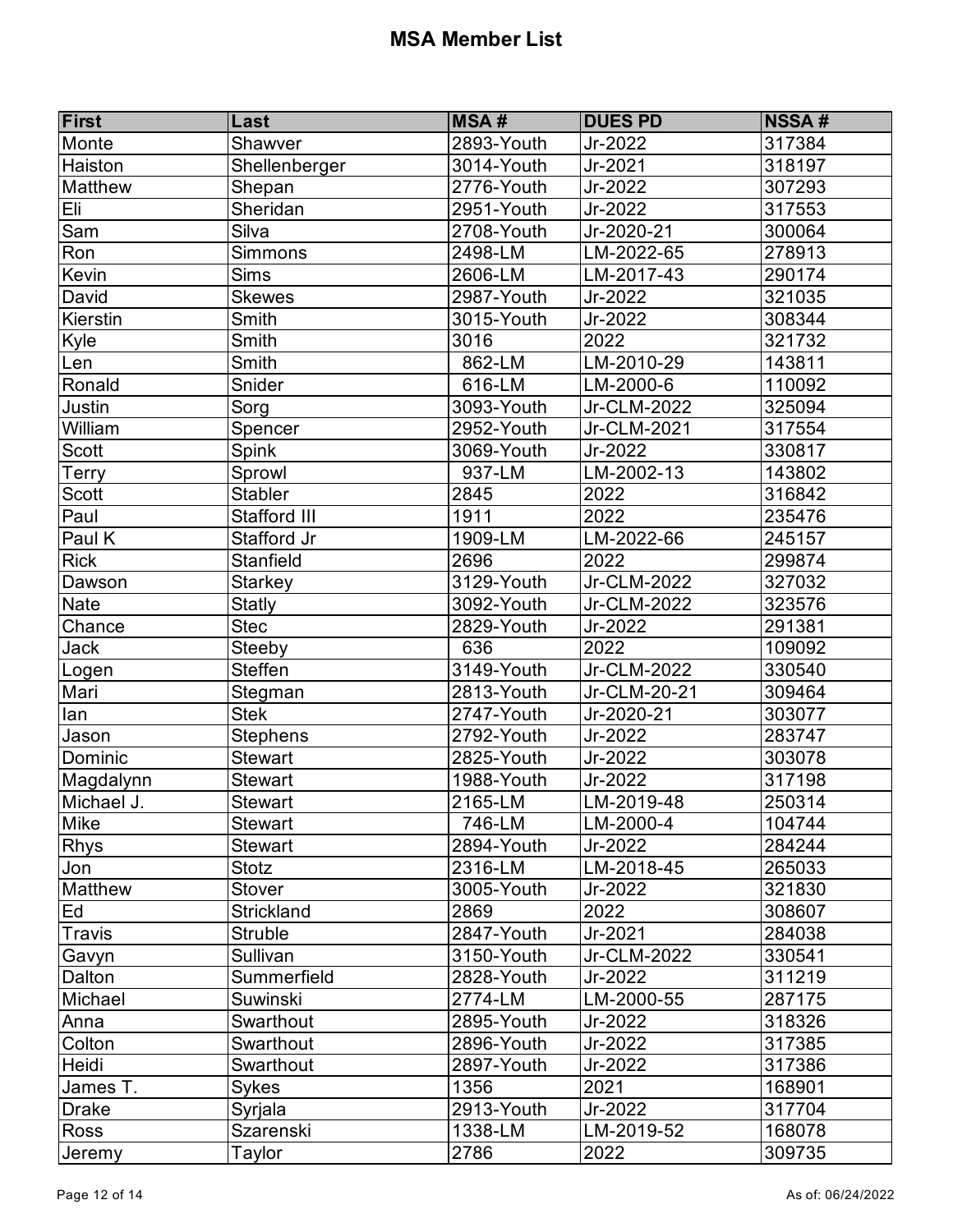| First          | Last            | <b>MSA#</b>    | <b>DUES PD</b> | <b>NSSA#</b> |
|----------------|-----------------|----------------|----------------|--------------|
| Mary           | Tenhave         | 2304-LM        | LM-2016-36     | 153411       |
| Jenna          | Tenore          | 2683-Youth     | Jr-2022        | 294901       |
| Samuel         | Tews            | 1564           | 2021           | 171168       |
| Jacob          | Thomas          | 2800-Youth     | Jr-2022        | 321655       |
| Serenity       | <b>Thomas</b>   | 3064-Youth     | Jr-CLM-2022    | 325970       |
| <b>Braiden</b> | Thompson        | 2953-Youth     | Jr-CLM-2021    | 317557       |
| Mitchell       | Thompson        | 2843-Youth     | Jr-2022        | 303086       |
| Samuel         | Thompson        | 2814-Youth     | Jr-2022        | 309463       |
| Landon         | Thornten        | 2911-Youth     | Jr-2021        | 302287       |
| Ethan          | Tilley          | 2702-Youth     | Jr-2020-21     | 296385       |
| Nicholas       | Tilley          | 2703-Youth     | Jr-2020-21     | 296386       |
| Luke           | Timken          | 2898-Youth     | Jr-CLM-2021    | 317387       |
| Adam           | Tompa           | 1298           | 2021           | 166031       |
| Keith          | Toro            | 1188           | 2022           | 160129       |
| Richard        | Trawinski       | 1609           | 2022           | 123416       |
| Pat            | Trombley        | 1941           | 2022           | 168278       |
| <b>Nick</b>    | Truba           | 2668-Youth     | Jr-2020-21     | 261142       |
| Atilla         | Turan           | 1989-Youth     | Jr-2022        | 321036       |
| Levent         | Turan           | $2803 -$ Youth | Jr-CLM-2021    | 294905       |
| Alex           | Turner          | 2980-Youth     | Jr-2021        | 280580       |
| Cameron        | Turner          | 3140-Youth     | Jr-CLM-2022    | 328699       |
| Jacob          | Tuzinsky        | 3158-Youth     | Jr-CLM-2022    | 328852       |
| Ron            | Typinski        | 2436           | 2022           | 277988       |
| Glenn          | <b>Ulbrich</b>  | 839            | 2022           | 150875       |
| Trevor         | Ulmer           | 3154-Youth     | Jr-CLM-2022    | 331497       |
| Lawrence       | Urbaniak        | 2970           | 2022           | 321507       |
| Rowan          | Urbina-Hall     | 3076-Youth     | Jr-CLM-2022    | 330043       |
| Christopher    | <b>Utter</b>    | 2824-Youth     | Jr-2022        | 295891       |
| Cauy           | VanDerHeide     | 2899-Youth     | Jr-2022        | 317388       |
| Reece          | Vanderplow      | 2954-Youth     | Jr-2022        | 300960       |
| Jim            | VanEaton        | 1632-LM        | LM-2015-35     | 230043       |
| Phoebe         | VanHeyningen    | 2818-Youth     | Jr-CLM-20-21   | 309333       |
| Sylvia         | VanHeyningen    | 2819-Youth     | Jr-CLM-20-21   | 309334       |
| Andrew         | VanMiddlesworth | 2088-Youth     | Jr-2021        | 244360       |
| Hunter         | VanSpronsen     | 3151-Youth     | Jr-CLM-2022    | 330544       |
| Elliot         | Vantinc         | 3163-Youth     | Jr-CLM-2022    | 330475       |
| Brayden        | VanVolkenburg   | 2955-Youth     | Jr-2022        | 317560       |
| <b>Bertram</b> | Varley          | 3110-Youth     | Jr-CLM-2022    | 328701       |
| Chaz           | Veen            | 2956-Youth     | Jr-2022        | 308513       |
| Ray            | Velthuysen      | 904-LM         | LM-2004-23     | 127309       |
| Hilde          | Versluys        | 2856-Youth     | Jr-2022        | 317825       |
| Max            | Versluys        | 2749-Youth     | Jr-2022        | 303558       |
| Zoe            | Versluys        | 3111-Youth     | Jr-CLM-2022    | 325972       |
| Coen           | Vickery         | 2741-Youth     | Jr-2022        | 301651       |
| Cy             | Vickery         | 2742-Youth     | Jr-2022        | 301652       |
| Jadelyn        | Vickery         | 2793-Youth     | Jr-2022        | 308889       |
| Danny          | Vincent         | 401-LM         | LM-2022-62     | 156570       |